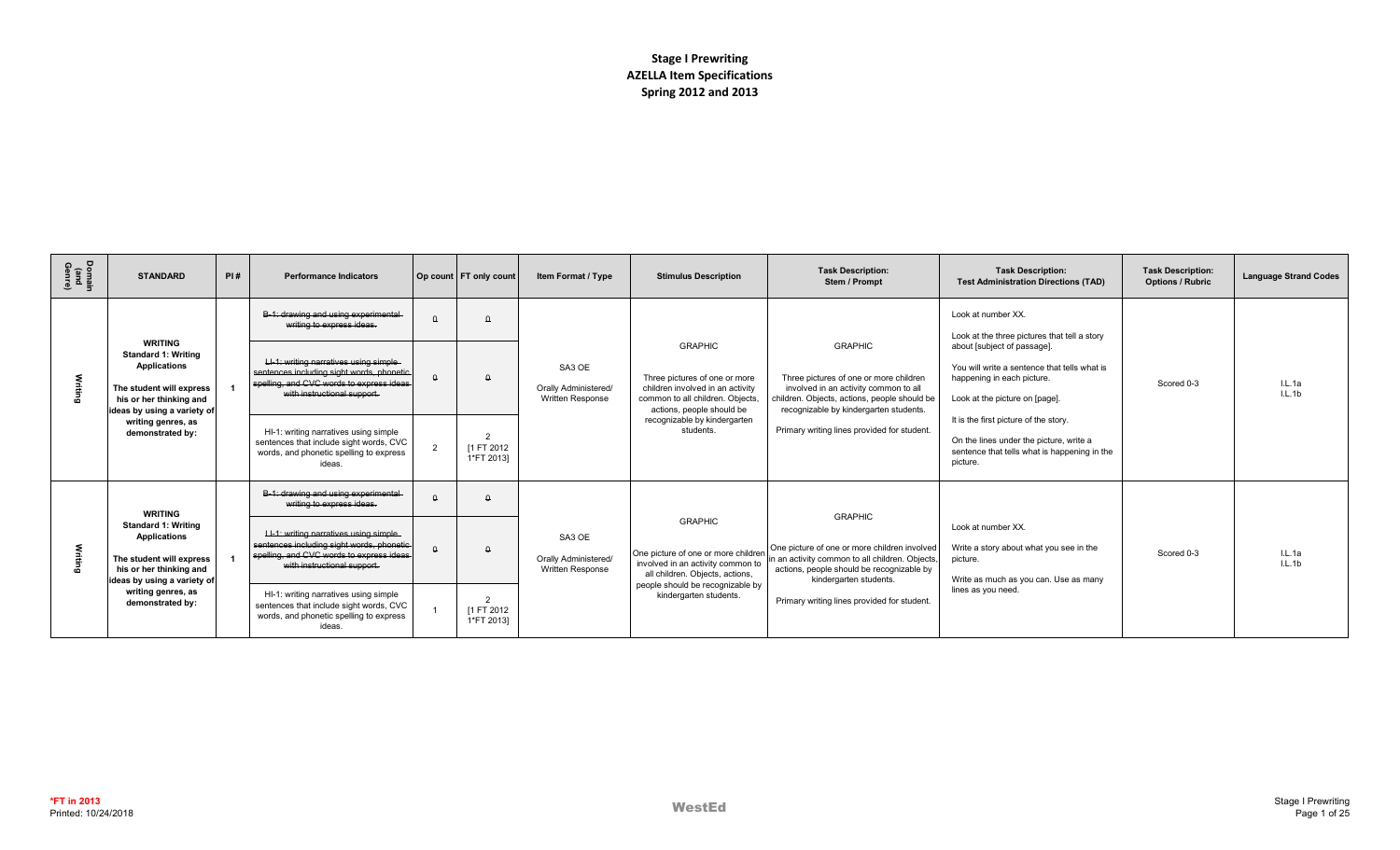| Domain<br>(and<br>Genre) | <b>STANDARD</b>                                                                                                                                                                                                           | PI# | <b>Performance Indicators</b>                                                                                                                            |                | Op count   FT only count | Item Format / Type                                          | <b>Stimulus Description</b>                  | <b>Task Description:</b><br>Stem / Prompt                                                 | <b>Task Description:</b><br><b>Test Administration Directions (TAD)</b>                                               | <b>Task Description:</b><br><b>Options / Rubric</b> | <b>Language Strand Codes</b> |
|--------------------------|---------------------------------------------------------------------------------------------------------------------------------------------------------------------------------------------------------------------------|-----|----------------------------------------------------------------------------------------------------------------------------------------------------------|----------------|--------------------------|-------------------------------------------------------------|----------------------------------------------|-------------------------------------------------------------------------------------------|-----------------------------------------------------------------------------------------------------------------------|-----------------------------------------------------|------------------------------|
|                          | <b>WRITING</b><br><b>Standard 2: Standard</b>                                                                                                                                                                             |     | PE-1: writing a minimum of 5 letters of the<br>alphabet with instructional support.                                                                      | $\theta$       | $\Omega$                 |                                                             |                                              |                                                                                           |                                                                                                                       |                                                     |                              |
| Writing                  | <b>English Conventions</b><br>The student will identify<br>and apply conventions of<br>standard English in his or                                                                                                         |     | E-1: Writing a minimum of 10 lower case<br>and upper case letters of the alphabet with<br>instructional support.                                         | $\mathbf 0$    | $\overline{4}$           | SA <sub>2</sub><br>Orally Administered/<br>Written Response | A single upper case or lower case<br>letter. | A single upper case or lower case letter.<br>[Primary writing line provided for student.] | Look at number XX.<br>This is the letter [upper case/lower case<br>letter].<br>Copy the letter [upper case/lower case | Scored 0-2                                          | None                         |
|                          | her written<br>communications by:                                                                                                                                                                                         |     | B-1: writing legibly and with correct-<br>formation, a minimum of 16 lower case<br>and upper case letters of the alphabet with<br>instructional support. | $\Omega$       | $\Omega$                 |                                                             |                                              |                                                                                           | letter <sub>1</sub>                                                                                                   |                                                     |                              |
|                          | <b>WRITING</b><br><b>Standard 2: Standard</b><br><b>English Conventions</b><br>The student will identify<br>and apply conventions of<br>standard English in his or<br>her written<br>communications by:                   |     | PE-1: writing a minimum of 5 letters of the<br>alphabet with instructional support.                                                                      | $\theta$       | $\Omega$                 | SA <sub>2</sub><br>Orally Administered/<br>Written Response |                                              |                                                                                           |                                                                                                                       |                                                     |                              |
| Writing                  |                                                                                                                                                                                                                           |     | E-1: Writing a minimum of 10 lower case<br>and upper case letters of the alphabet with<br>instructional support.                                         | $\Omega$       | $\Omega$                 |                                                             | A single word.                               | A single word.<br>Primary writing line provided for student.                              | Look at number XX.<br>This is the word [word].<br>Copy the word [word].                                               | Scored 0-2                                          | None                         |
|                          |                                                                                                                                                                                                                           |     | B-1: writing legibly and with correct<br>formation, a minimum of 16 lower case<br>and upper case letters of the alphabet with<br>instructional support.  | $\Omega$       | $\boldsymbol{\Lambda}$   |                                                             |                                              |                                                                                           |                                                                                                                       |                                                     |                              |
|                          | <b>WRITING</b><br><b>Standard 2: Standard</b><br><b>English Conventions</b><br>The student will identify<br>$\overline{1}$<br>and apply conventions of<br>standard English in his or<br>her written<br>communications by: |     | LI-1: writing legibly and with correct<br>formation, a minimum of 22 lower case<br>and upper case letters of the alphabet.                               | $\Omega$       | $\Omega$                 | SA <sub>2</sub><br>Orally Administered/<br>Written Response |                                              | Blank line.                                                                               | Look at number XX.<br>Write the [upper case/lower case] letter on                                                     |                                                     |                              |
| Writing                  |                                                                                                                                                                                                                           |     | HI-1: writing legibly and with correct<br>formation all of the lower case and upper<br>case letters of the alphabet.                                     | $\overline{2}$ | 2                        |                                                             | Blank line.                                  | Primary writing line provided for student.                                                | the line.<br>Write the [upper case/lower case] letter on<br>the line.                                                 | Scored 0-2                                          | IL.1b                        |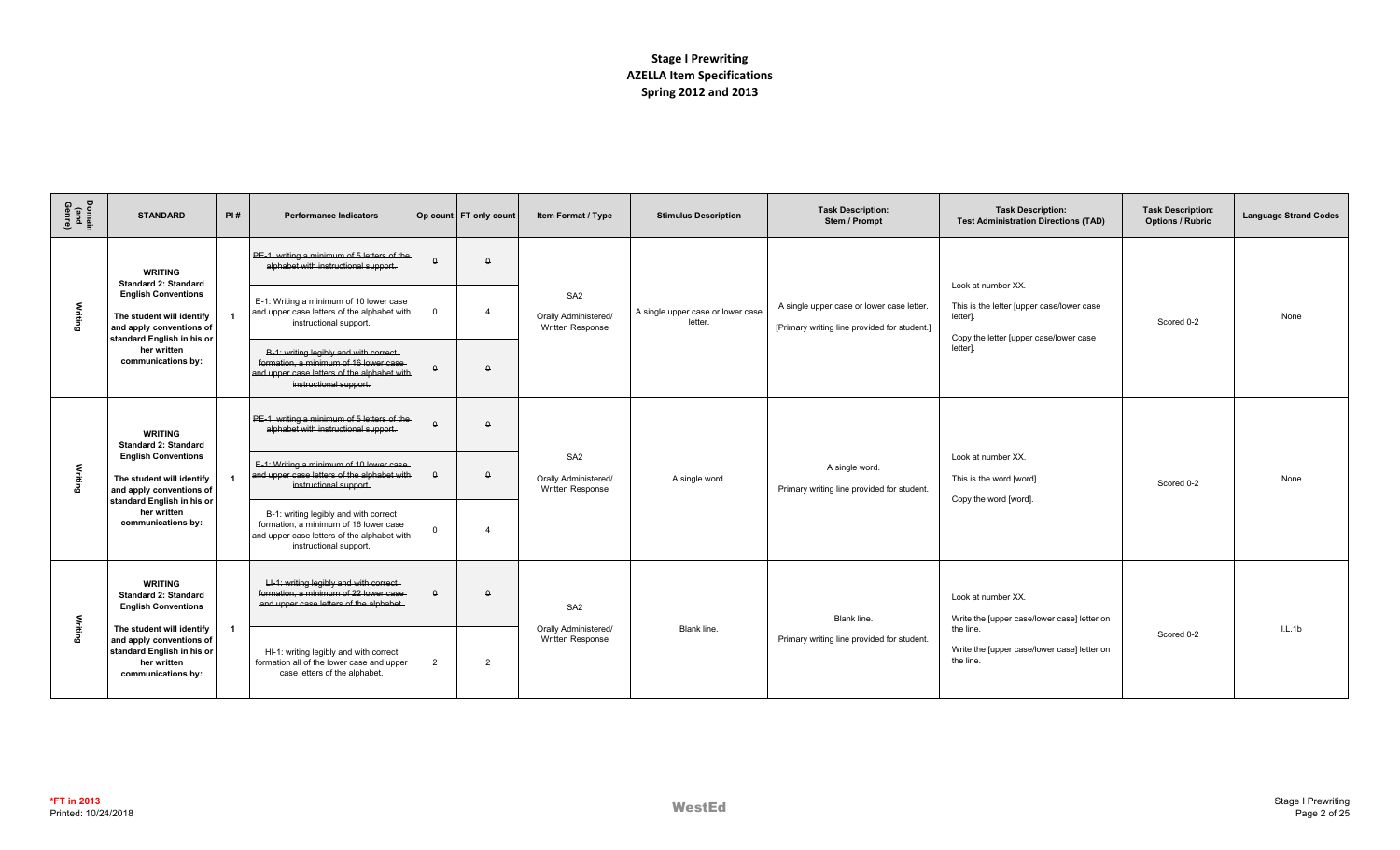| Domain<br>(and<br>Genre) | <b>STANDARD</b>                                                                                                                                                                                         | PI#            | <b>Performance Indicators</b>                                                                                |                | Op count FT only count | Item Format / Type                                                 | <b>Stimulus Description</b>                                                                                                                                                                  | <b>Task Description:</b><br>Stem / Prompt                                                                                                                                                 | <b>Task Description:</b><br><b>Test Administration Directions (TAD)</b>                                                                                                                                                                                                | <b>Task Description:</b><br><b>Options / Rubric</b> | <b>Language Strand Codes</b> |
|--------------------------|---------------------------------------------------------------------------------------------------------------------------------------------------------------------------------------------------------|----------------|--------------------------------------------------------------------------------------------------------------|----------------|------------------------|--------------------------------------------------------------------|----------------------------------------------------------------------------------------------------------------------------------------------------------------------------------------------|-------------------------------------------------------------------------------------------------------------------------------------------------------------------------------------------|------------------------------------------------------------------------------------------------------------------------------------------------------------------------------------------------------------------------------------------------------------------------|-----------------------------------------------------|------------------------------|
| Writing                  | <b>WRITING</b><br><b>Standard 2: Standard</b><br><b>English Conventions</b><br>The student will identify<br>and apply conventions of<br>standard English in his or<br>her written<br>communications by: | $\overline{2}$ | B-2: applying letter-sound relationships to<br>write beginning sounds of words.                              | $\mathbf 0$    |                        | SA <sub>2</sub><br>Orally Administered/<br><b>Written Response</b> | <b>GRAPHIC</b><br>A picture of an animal/object.<br>Letters of the word of the<br>animal/object, with blank first line<br>for first letter, on primary writing line<br>provided for student. | <b>GRAPHIC</b><br>A picture of an animal/object.<br>Letters of the word of the animal/object, with<br>blank first line for first letter, on primary<br>writing line provided for student. | Look at number XX.<br>This is a picture of a [word of animal/object].<br>On the line, write the letter that begins the<br>word [animal/object].<br>Listen to the word again [animal/object].<br>On the line, write the letter that begins the<br>word [animal/object]. | Scored 0-2                                          | None                         |
| Writing                  | <b>WRITING</b><br><b>Standard 2: Standard</b><br><b>English Conventions</b><br>The student will identify<br>and apply conventions of<br>standard English in his or<br>her written<br>communications by: | $\overline{2}$ | LI-2: applying<br>letter-sound relationships to write<br>beginning and ending sounds of simple<br>words.     | $\mathbf{0}$   | $\Delta$               | SA <sub>2</sub><br>Orally Administered/<br><b>Written Response</b> | <b>GRAPHIC</b><br>A picture of an animal/object.<br>Letters of the word of the<br>animal/object, with blank last line<br>for last letter, on primary writing line<br>provided for student.   | <b>GRAPHIC</b><br>A picture of an animal/object.<br>Letters of the word of the animal/object, with<br>blank last line for last letter, on primary<br>writing line provided for student.   | Look at number XX.<br>This is a picture of [word of animal/object].<br>On the line, write the letter that ends the<br>word [animal/object].<br>Listen to the word again [animal/object].<br>On the line, write the letter that ends the<br>word [animal/object].       | Scored 0-2                                          | None                         |
| Writing                  | <b>WRITING</b><br><b>Standard 2: Standard</b><br><b>English Conventions</b><br>The student will identify<br>and apply conventions of<br>standard English in his or<br>her written<br>communications by: | $\overline{2}$ | HI-2: applying<br>letter-sound relationships to write simple<br>CVC words and attempt more complex<br>words. | $\overline{2}$ | 2                      | SA <sub>2</sub><br>Orally Administered/<br>Written Response        | <b>GRAPHIC</b><br>A picture of an animal/object.<br>Blank line.                                                                                                                              | <b>GRAPHIC</b><br>A picture of an animal/object.<br>Primary writing line provided for student.                                                                                            | Look at number XX.<br>This is a picture of a [word of animal/object].<br>Write the word [animal/object] on the line.                                                                                                                                                   | Scored 0-2                                          | None                         |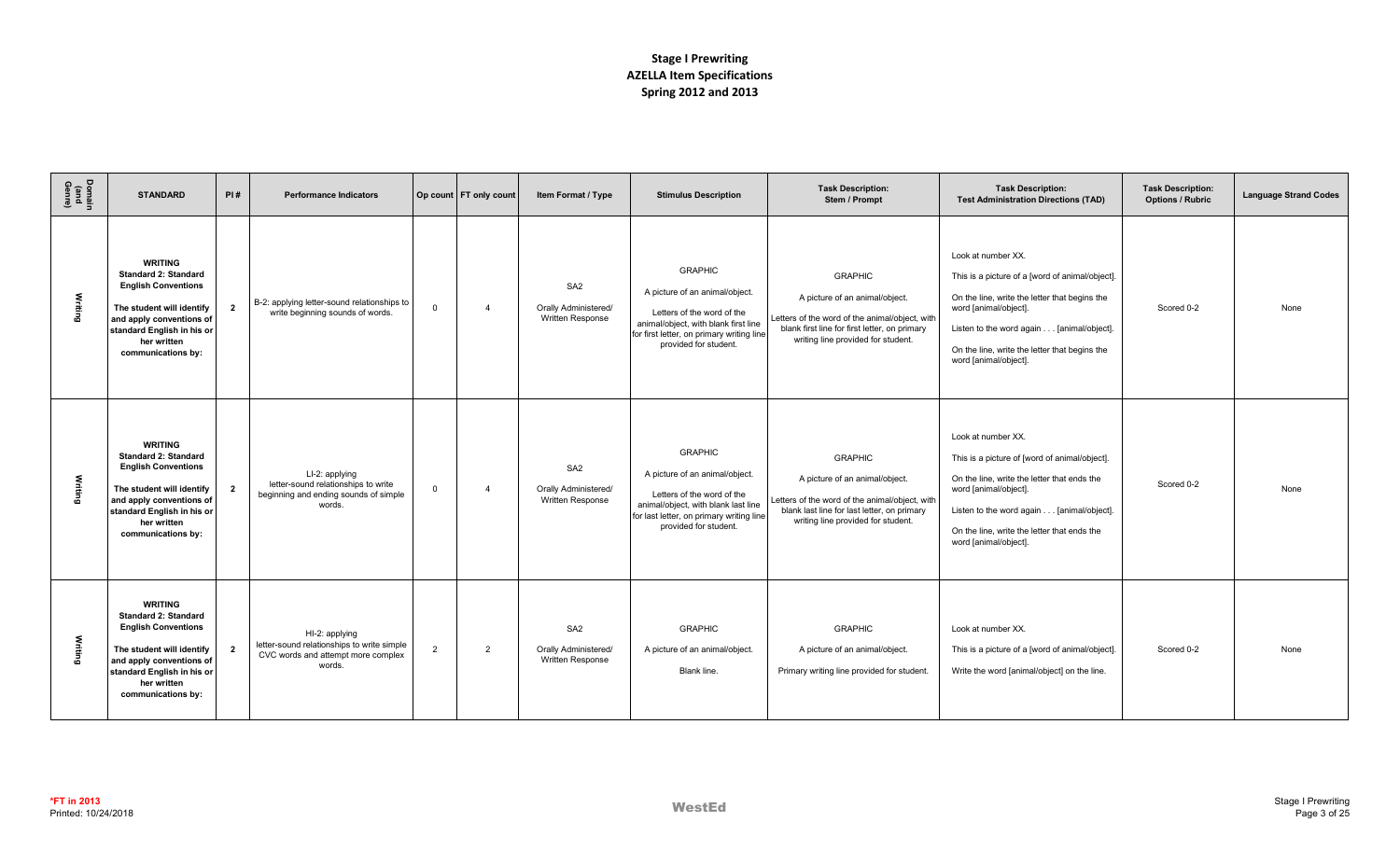| Domain<br>(and<br>Genre) | <b>STANDARD</b>                                                                                                                                                                                         | PI#          | <b>Performance Indicators</b>                                                                                 |                | Op count   FT only count | Item Format / Type                                                    | <b>Stimulus Description</b>                         | <b>Task Description:</b><br>Stem / Prompt           | <b>Task Description:</b><br><b>Test Administration Directions (TAD)</b>                                                                                                                                                            | <b>Task Description:</b><br><b>Options / Rubric</b> | <b>Language Strand Codes</b> |
|--------------------------|---------------------------------------------------------------------------------------------------------------------------------------------------------------------------------------------------------|--------------|---------------------------------------------------------------------------------------------------------------|----------------|--------------------------|-----------------------------------------------------------------------|-----------------------------------------------------|-----------------------------------------------------|------------------------------------------------------------------------------------------------------------------------------------------------------------------------------------------------------------------------------------|-----------------------------------------------------|------------------------------|
| Writing                  | <b>WRITING</b><br><b>Standard 2: Standard</b><br><b>English Conventions</b><br>The student will identify                                                                                                | 4            | B-4: using a capital letter to write student's<br>own first name.                                             | $\Omega$       | $\Omega$                 | SA <sub>2</sub>                                                       | Two blank lines.                                    | Two blank lines.                                    | Look at number XX.<br>Point to the top line.                                                                                                                                                                                       | Scored 0-2                                          | None                         |
|                          | and apply conventions of<br>standard English in his or<br>her written<br>communications by:                                                                                                             |              | HI-4: using capital letters to write student's<br>own name.                                                   | $\overline{1}$ | $\Omega$                 | Orally Administered/<br>Written Response                              |                                                     | Primary writing lines provided for student.         | Write your first name on the top line.                                                                                                                                                                                             |                                                     |                              |
| Writing                  | <b>WRITING</b><br><b>Standard 2: Standard</b><br><b>English Conventions</b><br>The student will identify<br>and apply conventions of<br>standard English in his or<br>her written<br>communications by: | $\mathbf{A}$ | LI-4: using capital letters to write student's<br>own name with instructional support.                        | $\mathbf 0$    | $2^*$                    | $SA1*$<br>SA <sub>2</sub><br>Orally Administered/<br>Written Response | One simple sentence with missing<br>capitalization. | One simple sentence with missing<br>capitalization. | Look at number XX.<br>Listen as I read the sentence.<br>[One simple sentence.]<br>A capital letter is missing.<br>Which word should begin with a capital<br>letter?<br>Circle the word that should begin with a<br>capital letter. | Scored 1*<br>Scored 0-2                             | None                         |
| Writing                  | <b>WRITING</b><br><b>Standard 2: Standard</b><br><b>English Conventions</b><br>The student will identify<br>and apply conventions of<br>standard English in his or<br>her written<br>communications by: | 5            | LI-5: using a capital letter at the beginning<br>of sentences and proper nouns with<br>instructional support. | $\overline{2}$ | $\overline{0}$           | SA <sub>1</sub><br>Orally Administered/<br>Written Response           | One simple sentence with missing<br>capitalization. | One simple sentence with missing<br>capitalization. | Look at number XX.<br>Listen as I read the sentence.<br>[One simple sentence.]<br>A capital letter is missing.<br>Which word should begin with a capital<br>letter?<br>Circle the word that should begin with a<br>capital letter. | Scored 1                                            | IL.1b                        |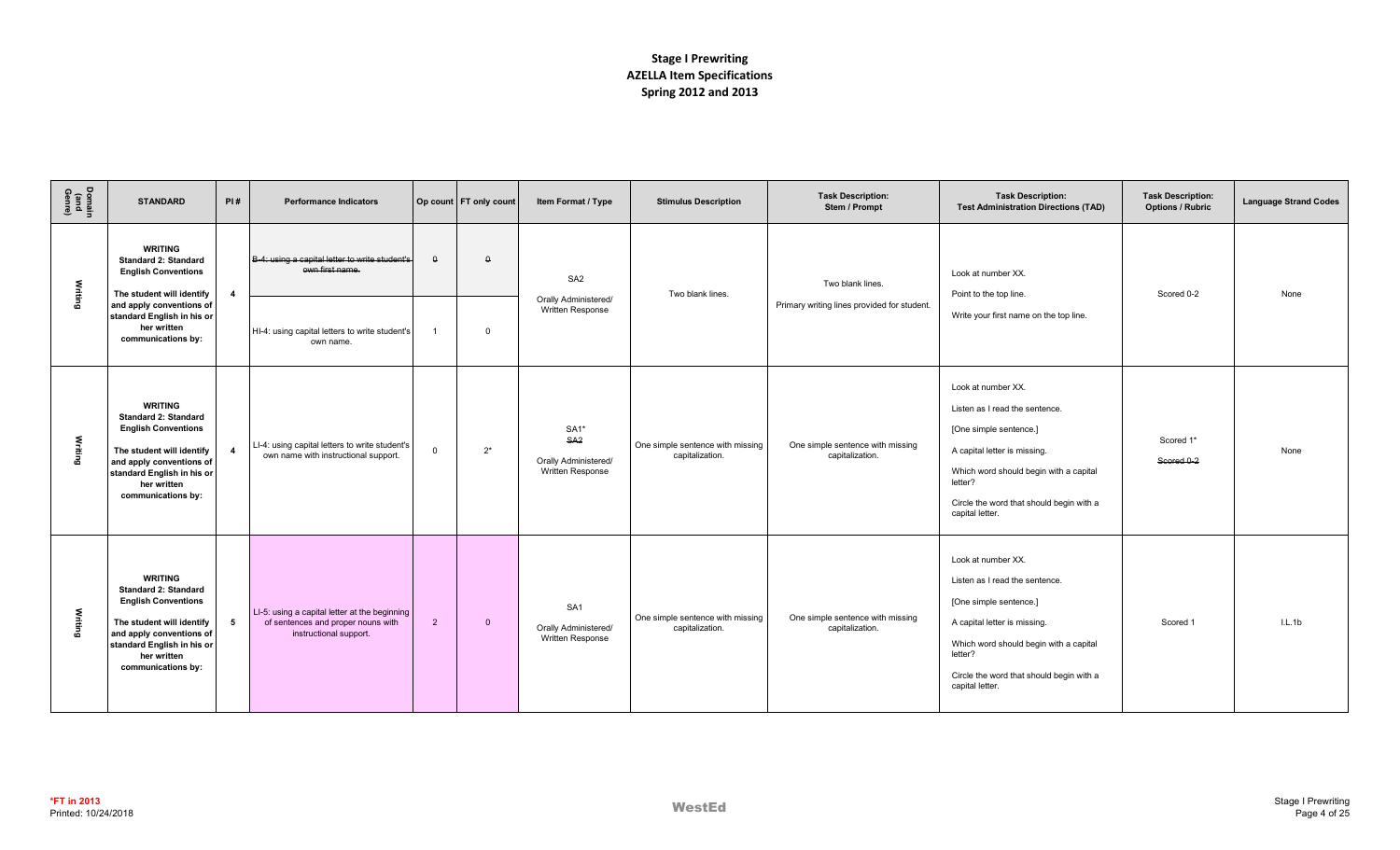| Domain<br>(and<br>Genre) | <b>STANDARD</b>                                                                                                                                                                                              | PI#                                                                           | <b>Performance Indicators</b>                                                                                   |                | Op count FT only count | Item Format / Type                                                    | <b>Stimulus Description</b>                                                                                                    | <b>Task Description:</b><br>Stem / Prompt                                                                                   | <b>Task Description:</b><br><b>Test Administration Directions (TAD)</b>                                                                                                 | <b>Task Description:</b><br><b>Options / Rubric</b> | <b>Language Strand Codes</b> |
|--------------------------|--------------------------------------------------------------------------------------------------------------------------------------------------------------------------------------------------------------|-------------------------------------------------------------------------------|-----------------------------------------------------------------------------------------------------------------|----------------|------------------------|-----------------------------------------------------------------------|--------------------------------------------------------------------------------------------------------------------------------|-----------------------------------------------------------------------------------------------------------------------------|-------------------------------------------------------------------------------------------------------------------------------------------------------------------------|-----------------------------------------------------|------------------------------|
| Writing                  | <b>WRITING</b><br><b>Standard 2: Standard</b><br><b>English Conventions</b><br>The student will identify<br>and apply conventions of<br>standard English in his or<br>her written                            | 6                                                                             | B-6: using ending punctuation with<br>instructional support.                                                    | $\theta$       | $\theta$               | SA <sub>1</sub><br><b>Orally Administered/</b><br>Written Response    | One simple sentence with missing<br>end punctuation.                                                                           | One simple sentence with missing end<br>punctuation.                                                                        | Look at number XX.<br>Listen as I read the sentence.<br>[One simple sentence.]<br>The sentence needs end punctuation.<br>Does it need a period or a question mark?      | Scored 1                                            | None                         |
|                          | communications by:                                                                                                                                                                                           |                                                                               | LI-6: using ending punctuation with<br>instructional support.                                                   | $\overline{2}$ | $\Omega$               |                                                                       |                                                                                                                                |                                                                                                                             | Write the correct punctuation at the end of<br>the sentence.                                                                                                            |                                                     |                              |
| Writing                  | <b>WRITING</b><br><b>Standard 2: Standard</b><br><b>English Conventions</b><br>The student will identify<br>8<br>and apply conventions of<br>standard English in his or<br>her written<br>communications by: | B-8: using the placing of spaces between<br>words with instructional support. |                                                                                                                 | $\Omega$       | SA <sub>2</sub>        | One simple sentence.                                                  | One simple sentence.                                                                                                           | Look at number XX.<br>[One simple sentence.]                                                                                |                                                                                                                                                                         |                                                     |                              |
|                          |                                                                                                                                                                                                              |                                                                               | HI-8: using the placing of spaces between<br>words.                                                             |                | 6                      | Orally Administered/<br>Written Response                              | Primary writing lines provided for<br>student.                                                                                 | Primary writing lines provided for student.                                                                                 | Now copy the sentence. Use both top and<br>bottom lines if you need them.                                                                                               | Scored 0-2                                          | None                         |
| Writing                  | <b>WRITING</b><br><b>Standard 2: Standard</b><br><b>English Conventions</b><br>The student will identify<br>and apply conventions of<br>standard English in his or<br>her written<br>communications by:      | 9                                                                             | HI-9: using prompt, write simple<br>declarative sentences<br>(e.g., S-V, S-V-C) with<br>subject-verb agreement. | 2              | $\mathbf{3}$           | SA <sub>2</sub> OE<br><b>Orally Administered/</b><br>Written Response | <b>GRAPHIC</b><br>One picture of one/two subject[s]<br>engaged in an action.<br>Primary writing lines provided for<br>student. | <b>GRAPHIC</b><br>One picture of one/two subject[s] engaged in<br>an action.<br>Primary writing lines provided for student. | Look at number XX.<br>Look at the picture.<br>Write a sentence that tells what the<br>[subject(s) of picture] does/do in the picture.<br>Use as many lines as you need. | Scored 0-2                                          | IL.1a<br>L.L.1b              |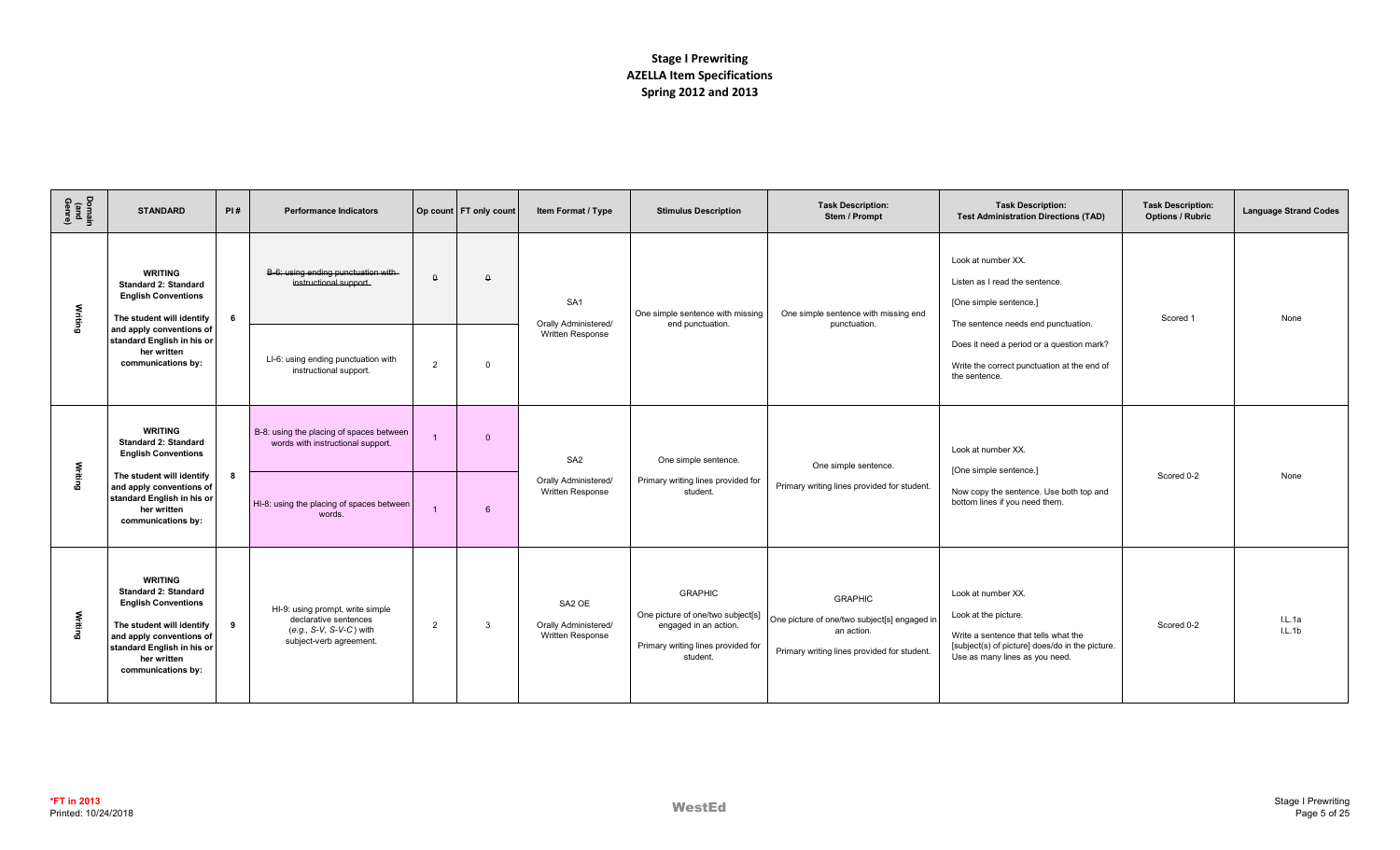| Domain<br>(and<br>Genre) | <b>STANDARD</b>                                                                                                                                     | PI#            | <b>Performance Indicators</b>                                                                                         |          | Op count FT only count | Item Format / Type                       | <b>Stimulus Description</b>                                                                            | <b>Task Description:</b><br>Stem / Prompt                                                           | <b>Task Description:</b><br><b>Test Administration Directions (TAD)</b>                                                                                                                                                                    | <b>Task Description:</b><br><b>Options / Rubric</b> | <b>Language Strand Codes</b> |
|--------------------------|-----------------------------------------------------------------------------------------------------------------------------------------------------|----------------|-----------------------------------------------------------------------------------------------------------------------|----------|------------------------|------------------------------------------|--------------------------------------------------------------------------------------------------------|-----------------------------------------------------------------------------------------------------|--------------------------------------------------------------------------------------------------------------------------------------------------------------------------------------------------------------------------------------------|-----------------------------------------------------|------------------------------|
|                          | <b>WRITING</b><br><b>Standard 3: Writing</b><br><b>Process/Writing Elements</b><br>Ideas, Word Choice,<br>Organization, Voice,                      |                | LI-4: reviewing the draft for errors in<br>conventions with prompting, including left                                 | $\Omega$ | $\overline{2}$         | SA1 OE                                   | One simple sentence with missing<br>end punctuation.<br>Primary writing lines provided for<br>student. | One simple sentence with missing end<br>punctuation.<br>Primary writing lines provided for student. | Look at number XX.<br>Listen as I read the sentence.<br>[One simple sentence.]<br>The sentence needs end punctuation.<br>Does it need a period or a question mark?<br>Write the correct punctuation at the end of<br>the sentence.         |                                                     |                              |
| Writing                  | <b>Sentence Fluency</b><br>Students use the steps of<br>the writing process as a<br>writing piece moves<br>toward completion as<br>demonstrated by: | $\overline{4}$ | to right, capital letters at the beginning of<br>sentences and names, spaces between<br>words and ending punctuation. | $\Omega$ | $\mathcal{R}$          | Orally Administered/<br>Written Response | One simple sentence with missing<br>capitalization.<br>Primary writing lines provided for<br>student.  | One simple sentence.<br>Primary writing lines provided for student.                                 | Look at number XX.<br>Listen as I read the sentence.<br>[One simple sentence.]<br>A capital letter is missing.<br>Which word should begin with a capital<br>letter?<br>Mark an "X" on the word that should begin<br>with a capital letter. | Scored 0-1                                          | None                         |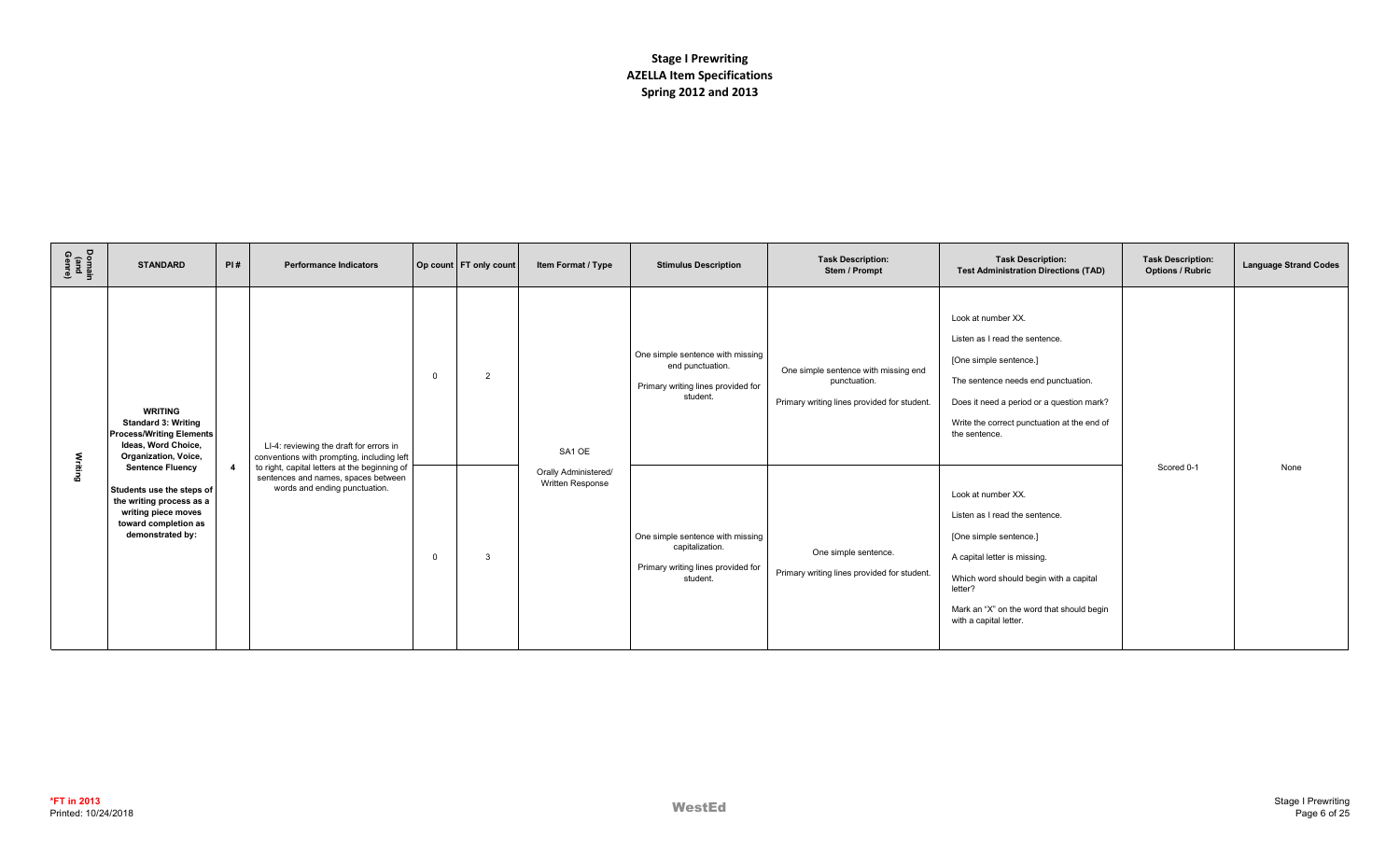| Domain<br>(and<br>Genre) | <b>STANDARD</b>                                                                                                                                | PI#            | <b>Performance Indicators</b>                                                                                                                                                | Op count                       | FT only count       | Item Format / Type                                   | <b>Stimulus Description</b>                                            | <b>Task Description:</b><br>Stem / Prompt | <b>Task Description:</b><br><b>Test Administration Directions (TAD)</b>                                                                                                                                                                                                                                                                                                                                      | <b>Task Description: Options</b><br>/ Rubric                                                                                                                                                                                               | <b>Language Strand Codes</b> |
|--------------------------|------------------------------------------------------------------------------------------------------------------------------------------------|----------------|------------------------------------------------------------------------------------------------------------------------------------------------------------------------------|--------------------------------|---------------------|------------------------------------------------------|------------------------------------------------------------------------|-------------------------------------------|--------------------------------------------------------------------------------------------------------------------------------------------------------------------------------------------------------------------------------------------------------------------------------------------------------------------------------------------------------------------------------------------------------------|--------------------------------------------------------------------------------------------------------------------------------------------------------------------------------------------------------------------------------------------|------------------------------|
| Reading                  | <b>READING</b><br><b>Standard 2: Phonemic</b><br><b>Awareness</b><br>The student will<br>demonstrate knowledge<br>of phonemic awareness<br>by: | $\overline{2}$ | PE-2: identifying pictures that begin with<br>the same given initial sound.<br>E-2: comparing two to three pictures and<br>identifying those with the same initial<br>sound. | $\overline{2}$<br>$\mathbf{0}$ | 3<br>$\overline{1}$ | <b>MC</b><br>Orally Administered/<br>Multiple Choice | <b>GRAPHIC</b><br>Oral<br>Three pictures of<br>people/animals/objects. | n/a                                       | Look at number XX.<br>Look at the pictures.<br>[THREE GRAPHIC ANSWER CHOICES]<br>Point to each picture as I say each word.<br>[word for picture A, word for picture B,<br>word for picture C]<br>Which picture has the same first sound as<br>[word]?<br>[word for picture A, word for picture B,<br>word for picture C]<br>Fill in the circle under the picture that has<br>the same first sound as [word]. | Scored 1<br><b>GRAPHIC</b><br>3 OPTIONS<br>One corresponding word that<br>begins with the same first<br>sound as the designated<br>word;<br>two corresponding words<br>that begin with different first<br>sound as the designated<br>word. | None                         |
| Reading                  | <b>READING</b><br><b>Standard 2: Phonemic</b><br>Awareness<br>The student will<br>demonstrate knowledge<br>of phonemic awareness<br>by:        | $\overline{2}$ | B-2: sorting groups of pictures that begin<br>with the same initial sounds.                                                                                                  | 6                              | $2^*$               | <b>MC</b><br>Orally Administered/<br>Multiple Choice | <b>GRAPHIC</b><br>Oral<br>Three pictures of<br>people/animals/objects. | n/a                                       | Look at number XX.<br>Look at the pictures.<br>[THREE GRAPHIC ANSWER CHOICES]<br>Point to each picture as I say each word.<br>[word for picture A, word for picture B,<br>word for picture C]<br>Which picture has a different first sound?<br>[word for picture A, word for picture B,<br>word for picture C]<br>Fill in the circle under the picture that has<br>a different first sound.                  | Scored 1<br><b>GRAPHIC</b><br>3 OPTIONS<br>One corresponding word that<br>begins with a different first<br>sound from the two other<br>corresponding words.                                                                                | None                         |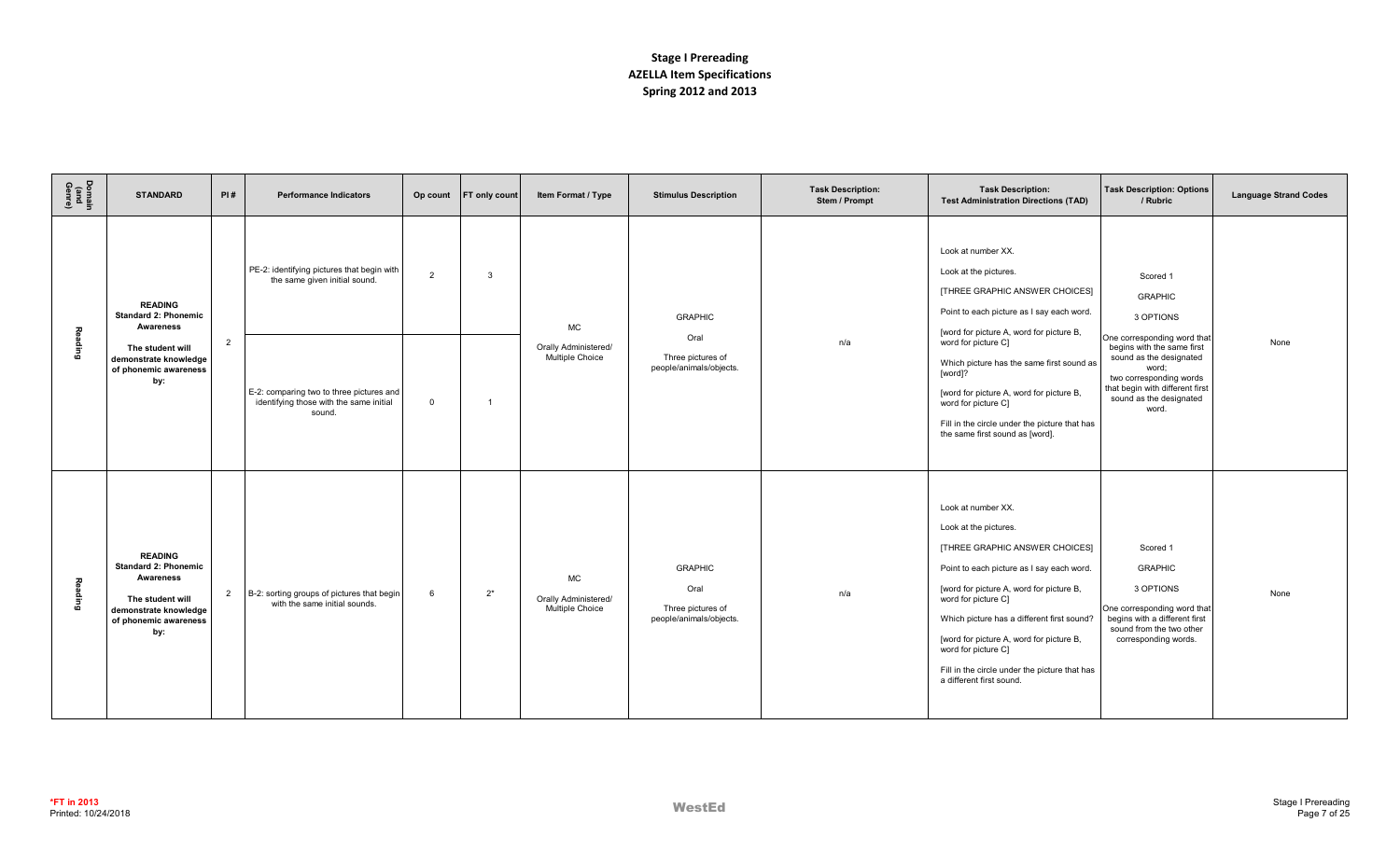| Domain<br>(and<br>Genre) | <b>STANDARD</b>                                                                                                                                | PI#            | <b>Performance Indicators</b>                                                                                                           | Op count | <b>FT only count</b> | Item Format / Type                                   | <b>Stimulus Description</b>                                            | <b>Task Description:</b><br>Stem / Prompt | <b>Task Description:</b><br><b>Test Administration Directions (TAD)</b>                                                                                                                                                                                                                                                                                                               | <b>Task Description: Options</b><br>/ Rubric                                                                                                                   | <b>Language Strand Codes</b> |
|--------------------------|------------------------------------------------------------------------------------------------------------------------------------------------|----------------|-----------------------------------------------------------------------------------------------------------------------------------------|----------|----------------------|------------------------------------------------------|------------------------------------------------------------------------|-------------------------------------------|---------------------------------------------------------------------------------------------------------------------------------------------------------------------------------------------------------------------------------------------------------------------------------------------------------------------------------------------------------------------------------------|----------------------------------------------------------------------------------------------------------------------------------------------------------------|------------------------------|
| юō                       | <b>READING</b><br><b>Standard 2: Phonemic</b><br><b>Awareness</b><br>The student will<br>demonstrate knowledge<br>of phonemic awareness<br>by: | $\overline{4}$ | E-4: distinguishing spoken rhyming words<br>from non-rhyming words.<br>B-4: identifying rhyming words in<br>response to an oral prompt. |          | $\Omega$             | <b>MC</b><br>Orally Administered/<br>Multiple Choice | <b>GRAPHIC</b><br>Oral<br>Three pictures of<br>people/animals/objects. | n/a                                       | Look at number XX.<br>Look at the pictures.<br>[THREE GRAPHIC ANSWER CHOICES]<br>Point to each picture as I say each word.<br>[word for picture A, word for picture B,<br>word for picture C]<br>Which picture rhymes with [word]?<br>[word for picture A, word for picture B,<br>word for picture C]<br>Fill in the circle under the picture of the<br>word that rhymes with [word]. | Scored 1<br><b>GRAPHIC</b><br>3 OPTIONS<br>Three pictures of<br>people/animals/<br>objects; only one<br>corresponding word rhymes<br>with the designated word. | None                         |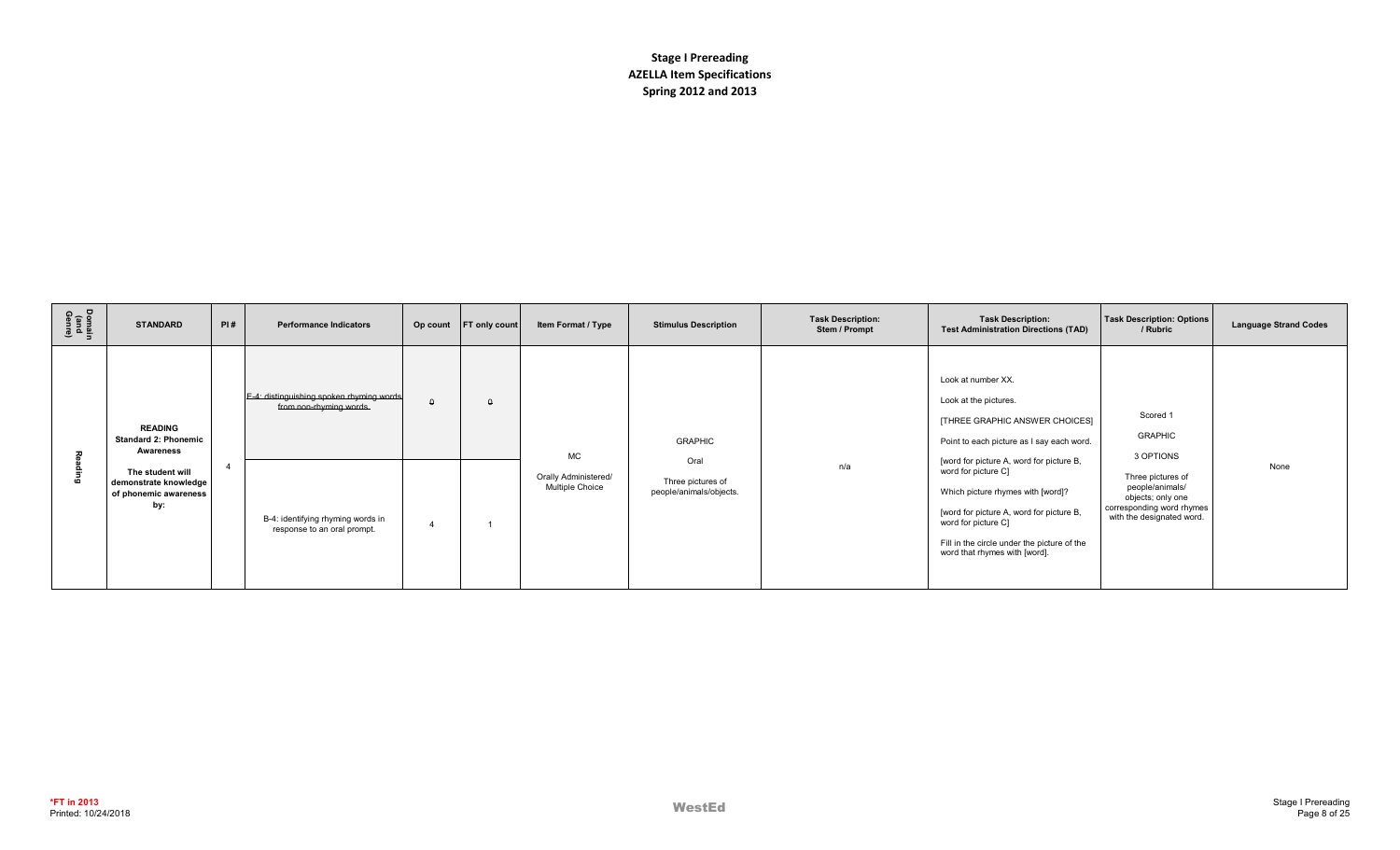| Domain<br>(and<br>Genre) | <b>STANDARD</b>                                                                                                            | PI#            | <b>Performance Indicators</b>                                                                        | Op count | FT only count                  | Item Format / Type                                   | <b>Stimulus Description</b>                                                         | <b>Task Description:</b><br>Stem / Prompt | <b>Task Description:</b><br><b>Test Administration Directions (TAD)</b>                                                                                                                                             | <b>Task Description: Options</b><br>/ Rubric                                                                                                                     | <b>Language Strand Codes</b> |
|--------------------------|----------------------------------------------------------------------------------------------------------------------------|----------------|------------------------------------------------------------------------------------------------------|----------|--------------------------------|------------------------------------------------------|-------------------------------------------------------------------------------------|-------------------------------------------|---------------------------------------------------------------------------------------------------------------------------------------------------------------------------------------------------------------------|------------------------------------------------------------------------------------------------------------------------------------------------------------------|------------------------------|
| Reading                  | <b>READING</b><br><b>Standard 2: Decoding</b><br>The student will<br>demonstrate knowledge<br>of decoding by:              | 5              | PE-5: distinguishing letters from numbers<br>and symbols.                                            |          | $\overline{1}$                 | <b>MC</b><br>Orally Administered/<br>Multiple Choice | <b>GRAPHIC</b><br>Oral<br>One letter; one number; one grade-<br>appropriate symbol. | n/a                                       | Look at number XX.<br>Look at the boxes.<br>Which box has a [letter/number/symbol]?<br>Fill in the circle under the box with a<br>[letter/number/symbol].                                                           | Scored 1<br><b>GRAPHIC</b><br>3 OPTIONS<br>One letter; one number; one<br>grade-appropriate symbol.                                                              | IL.2                         |
| <b>Reading</b>           | <b>READING</b><br><b>Standard 2: Decoding</b><br>The student will<br>demonstrate knowledge<br>of decoding by:              | 5              | E-5: matching upper case and lower case<br>letters.                                                  | $\Omega$ | $\overline{4}$                 | <b>MC</b><br>Orally Administered/<br>Multiple Choice | <b>GRAPHIC</b><br>Oral<br>Picture of an upper/lower case<br>letter.                 | n/a                                       | Look at number XX.<br>Point to the letter in the small box.<br>This is a [lower/upper case] letter [letter].<br>Which letter is [upper/lower] case [letter]?                                                        | Scored 1<br><b>GRAPHIC</b><br>3 OPTIONS<br>Three opposite case letters;<br>only one is the correct<br>opposite case letter from the<br>designated letter.        | None                         |
| Reading                  | <b>READING</b><br><b>Standard 2: Decoding</b><br>The student will<br>demonstrate knowledge<br>of decoding by:              | $\overline{7}$ | E-7: recognizing high frequency words.                                                               |          | 3                              | <b>MC</b><br>Orally Administered/<br>Multiple Choice | <b>GRAPHIC</b><br>Oral<br>Three high frequency words.                               | n/a                                       | Look at number XX.<br>Now look at the three words.<br>Which word says [one of three words]?<br>Fill in the circle under the word [one of<br>three words].                                                           | Scored 1<br><b>GRAPHIC</b><br>3 OPTIONS<br>Three high frequency words;<br>only one word is the<br>designated word.                                               | IL.2                         |
| Reading                  | <b>READING</b><br><b>Standard 2: Decoding</b><br>The student will<br>demonstrate knowledge<br>of phonemic awareness<br>by: | 10             | LI-10: decoding common CVC words with<br>instructional support.<br>HI-10: decoding common CVC words. |          | $\mathbf{0}$<br>$\overline{2}$ | <b>MC</b><br>Orally Administered/<br>Multiple Choice | <b>GRAPHIC</b><br>Oral<br>Picture of an object.                                     | n/a                                       | Look at number XX.<br>This is a picture of a [word for the picture].<br>Look at the three words below the picture<br>of the [word for the picture].<br>Fill in the circle under the word [word for<br>the picture]. | Scored 1<br><b>GRAPHIC</b><br>3 OPTIONS<br>Three CVC words; only one<br>word is correct; two other<br>words with same<br>beginning/ending C/V as<br>tested word. | IL.2                         |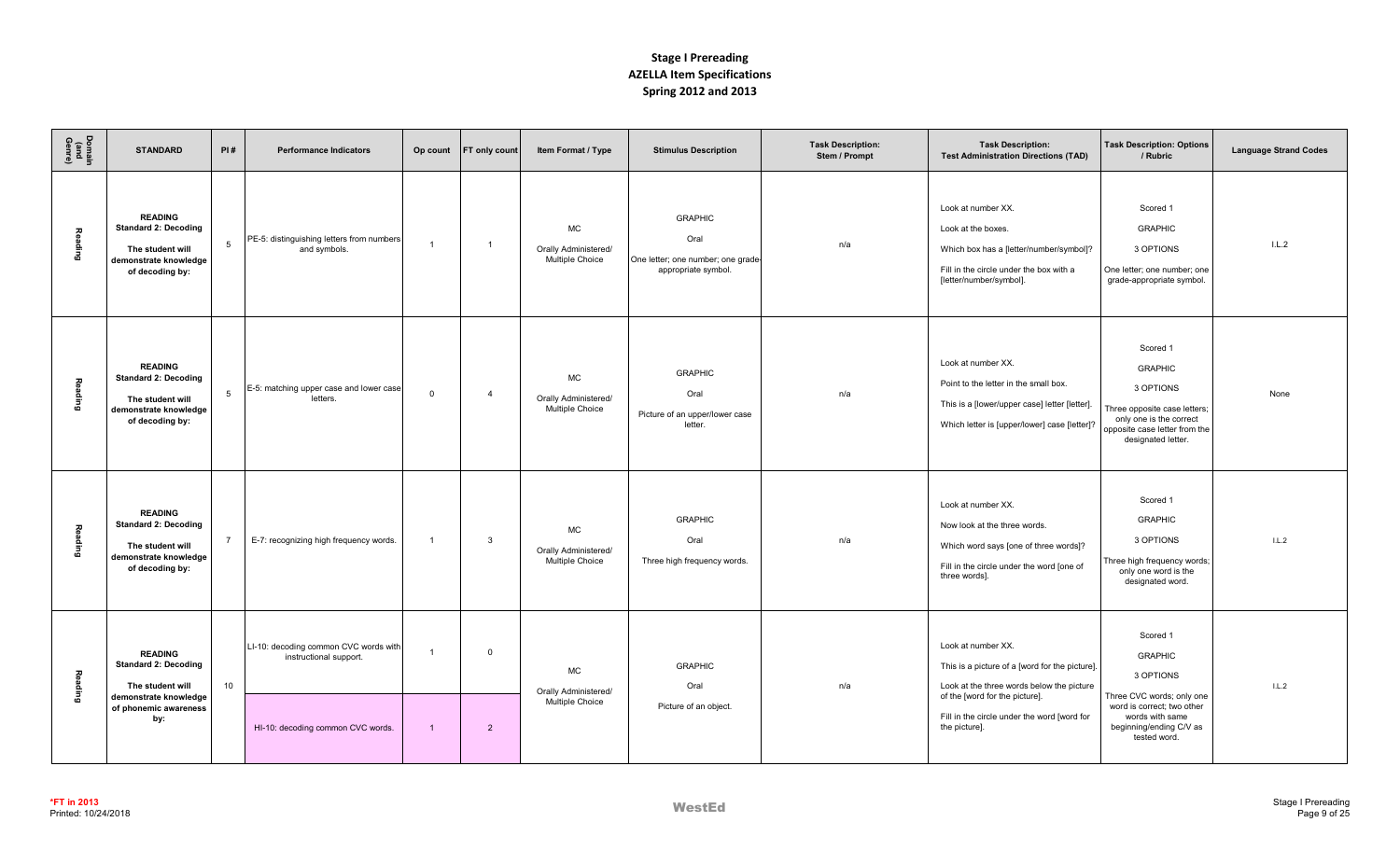| Domain<br>(and<br>Genre) | <b>STANDARD</b>                                                                                                                                   | PI#          | <b>Performance Indicators</b>                                                                                    | Op count       | <b>FT only count</b> | Item Format / Type                                                     | <b>Stimulus Description</b>                                                                              | <b>Task Description:</b><br>Stem / Prompt | <b>Task Description:</b><br><b>Test Administration Directions (TAD)</b>                                                                                                                                                                             | <b>Task Description: Options</b><br>/ Rubric                                                                         | <b>Language Strand Codes</b> |
|--------------------------|---------------------------------------------------------------------------------------------------------------------------------------------------|--------------|------------------------------------------------------------------------------------------------------------------|----------------|----------------------|------------------------------------------------------------------------|----------------------------------------------------------------------------------------------------------|-------------------------------------------|-----------------------------------------------------------------------------------------------------------------------------------------------------------------------------------------------------------------------------------------------------|----------------------------------------------------------------------------------------------------------------------|------------------------------|
|                          | <b>READING</b><br>Standard 3:                                                                                                                     |              | E-12: recognizing signs, labels, symbols,<br>and captions within the environment.                                |                | $\Omega$             |                                                                        | <b>GRAPHIC</b>                                                                                           |                                           | Look at number XX.                                                                                                                                                                                                                                  | Scored 1                                                                                                             |                              |
| Reading                  | <b>Comprehending Text</b><br>The student will<br>demonstrate knowledge                                                                            | 12           | B-12: interpreting signs, labels, symbols,<br>and captions within the environment with<br>instructional support. |                | $\theta$             | <b>MC</b><br>Orally Administered/<br>Multiple Choice                   | Oral<br>Three grade-appropriate                                                                          | n/a                                       | Look at the boxes.<br>Which [sign/symbol] [meaning of<br>sign/symbol]?                                                                                                                                                                              | <b>GRAPHIC</b><br>3 OPTIONS<br>Three grade-appropriate                                                               | IL.2                         |
|                          | of reading<br>comprehension by:                                                                                                                   |              | LI-12: interpreting signs, labels, symbols,<br>and captions within the environment.                              | $\overline{2}$ |                      |                                                                        | signs/symbols.                                                                                           |                                           | Fill in the circle under the [sign/symbol]<br>that [meaning of sign/symbol].                                                                                                                                                                        | signs/symbols; only one is<br>correct.                                                                               |                              |
| Reading                  | <b>READING</b><br><b>Standard 3:</b><br><b>Comprehending Text</b><br>The student will<br>demonstrate knowledge<br>of reading<br>comprehension by: | $\mathbf{3}$ | B-3: answering comprehension questions<br>to respond to text heard or read.                                      | $\Omega$       | $1*$                 | MC<br>Passage-based:<br>Orally Administered/<br><b>Multiple Choice</b> | <b>GRAPHIC</b><br>Oral<br>Five- to seven-sentence passage;<br>three pictures relating to the<br>passage. | n/a                                       | [Five- to seven-sentence passage read to<br>students.]<br>Look at number XX.<br>Who/What/Which [detail from the<br>passage]?<br>Fill in the circle under the picture that<br>shows who/what/which [detail from the<br>passage].                     | Scored 1<br><b>GRAPHIC</b><br>3 OPTIONS<br>Three pictures based on the<br>passage; only one answers<br>the question. | None                         |
| Reading                  | <b>READING</b><br><b>Standard 3:</b><br><b>Comprehending Text</b><br>The student will<br>demonstrate knowledge<br>of reading<br>comprehension by: | $\mathbf{3}$ | B-7: identifying the main characters of a<br>story heard or read.                                                | $\Omega$       | $1*$                 | <b>MC</b><br>Passage-based:<br>Orally Administered/<br>Multiple Choice | <b>GRAPHIC</b><br>Oral<br>Five- to seven-sentence passage;<br>three pictures relating to the<br>passage. | n/a                                       | [Five- to seven-sentence passage read to<br>students.1<br>Look at number XX.<br>Who [detail about a main character in the<br>passage]?<br>Fill in the circle under the picture that<br>shows who [detail about a main character<br>in the passage]. | Scored 1<br><b>GRAPHIC</b><br>3 OPTIONS<br>Three pictures based on the<br>passage; only one answers<br>the question. | None                         |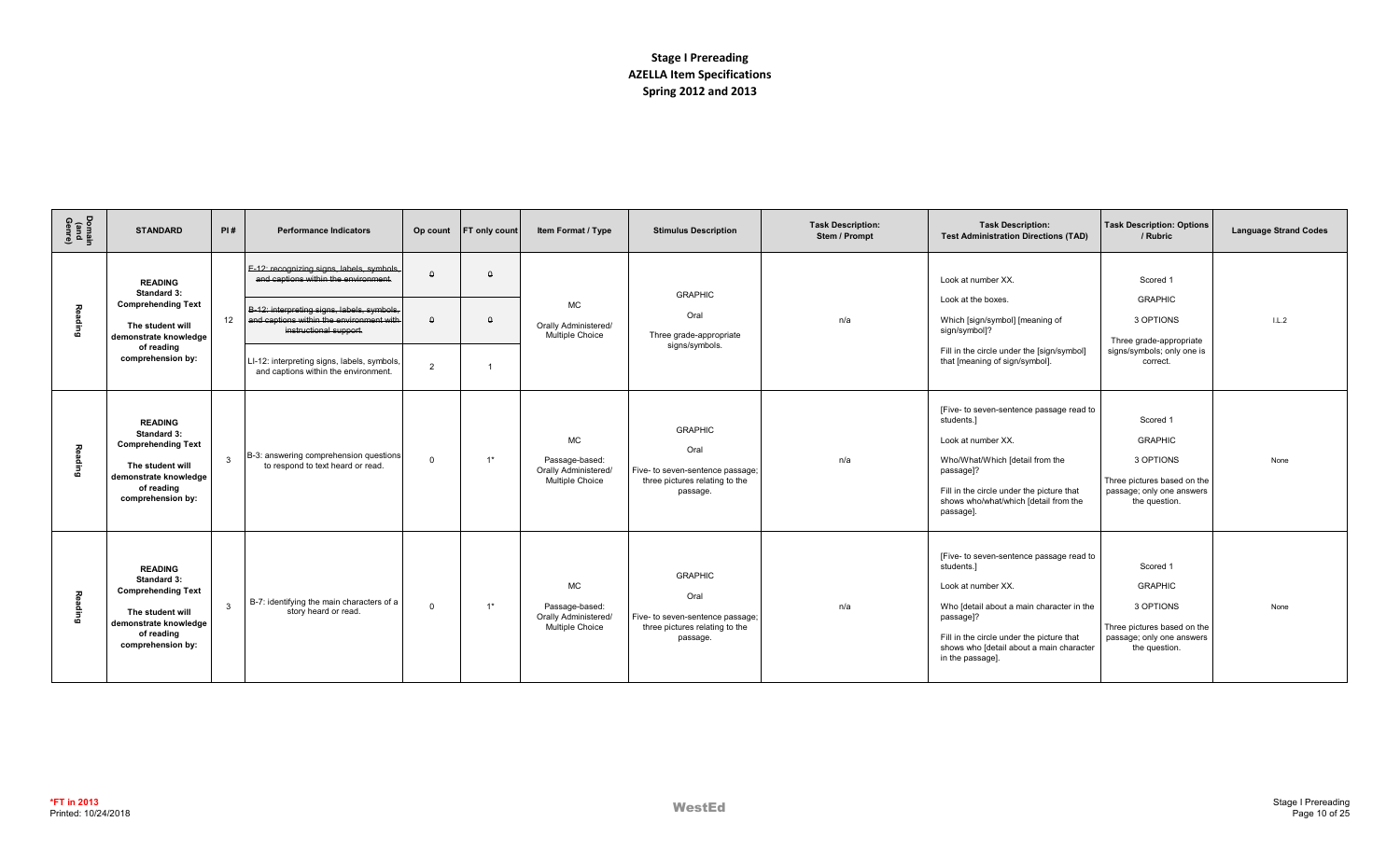| Domain<br>(and<br>Genre) | <b>STANDARD</b>                                                                                                                                   | PI#          | <b>Performance Indicators</b>                                | Op count | <b>FT only count</b> | Item Format / Type                                                            | <b>Stimulus Description</b>                                                                              | <b>Task Description:</b><br>Stem / Prompt | <b>Task Description:</b><br><b>Test Administration Directions (TAD)</b>                                                                                                                                                                       | <b>Task Description: Options</b><br>/ Rubric                                                                         | <b>Language Strand Codes</b> |
|--------------------------|---------------------------------------------------------------------------------------------------------------------------------------------------|--------------|--------------------------------------------------------------|----------|----------------------|-------------------------------------------------------------------------------|----------------------------------------------------------------------------------------------------------|-------------------------------------------|-----------------------------------------------------------------------------------------------------------------------------------------------------------------------------------------------------------------------------------------------|----------------------------------------------------------------------------------------------------------------------|------------------------------|
| 짖                        | <b>READING</b><br>Standard 3:<br><b>Comprehending Text</b><br>The student will<br>demonstrate knowledge<br>of reading<br>comprehension by:        | $\mathbf{3}$ | B-8: identifying the setting of a story<br>heard or read.    |          | $2^*$                | MC<br>Passage-based:<br>Orally Administered/<br><b>Multiple Choice</b>        | <b>GRAPHIC</b><br>Oral<br>Five- to seven-sentence passage;<br>three pictures relating to the<br>passage. | n/a                                       | [Five- to seven-sentence passage read to<br>students.]<br>Look at number XX.<br>Where [detail about the setting in the<br>passage]?<br>Fill in the circle under the picture that<br>shows where [detail about the setting in<br>the passage]. | Scored 1<br><b>GRAPHIC</b><br>3 OPTIONS<br>Three pictures based on the<br>passage; only one answers<br>the question. | None                         |
| 고<br>٩                   | <b>READING</b><br><b>Standard 3:</b><br><b>Comprehending Text</b><br>The student will<br>demonstrate knowledge<br>of reading<br>comprehension by: | $\mathbf{B}$ | B-9: identifying the key events of a story<br>heard or read. | $\Omega$ | $2^*$                | <b>MC</b><br>Passage-based:<br>Orally Administered/<br><b>Multiple Choice</b> | <b>GRAPHIC</b><br>Oral<br>Five- to seven-sentence passage;<br>three pictures relating to the<br>passage. | n/a                                       | [Five- to seven-sentence passage read to<br>students.<br>Look at number XX.<br>What [key event in the passage]?<br>Fill in the circle under the picture that<br>shows what [key event in the passage].                                        | Scored 1<br><b>GRAPHIC</b><br>3 OPTIONS<br>Three pictures based on the<br>passage; only one answers<br>the question. | None                         |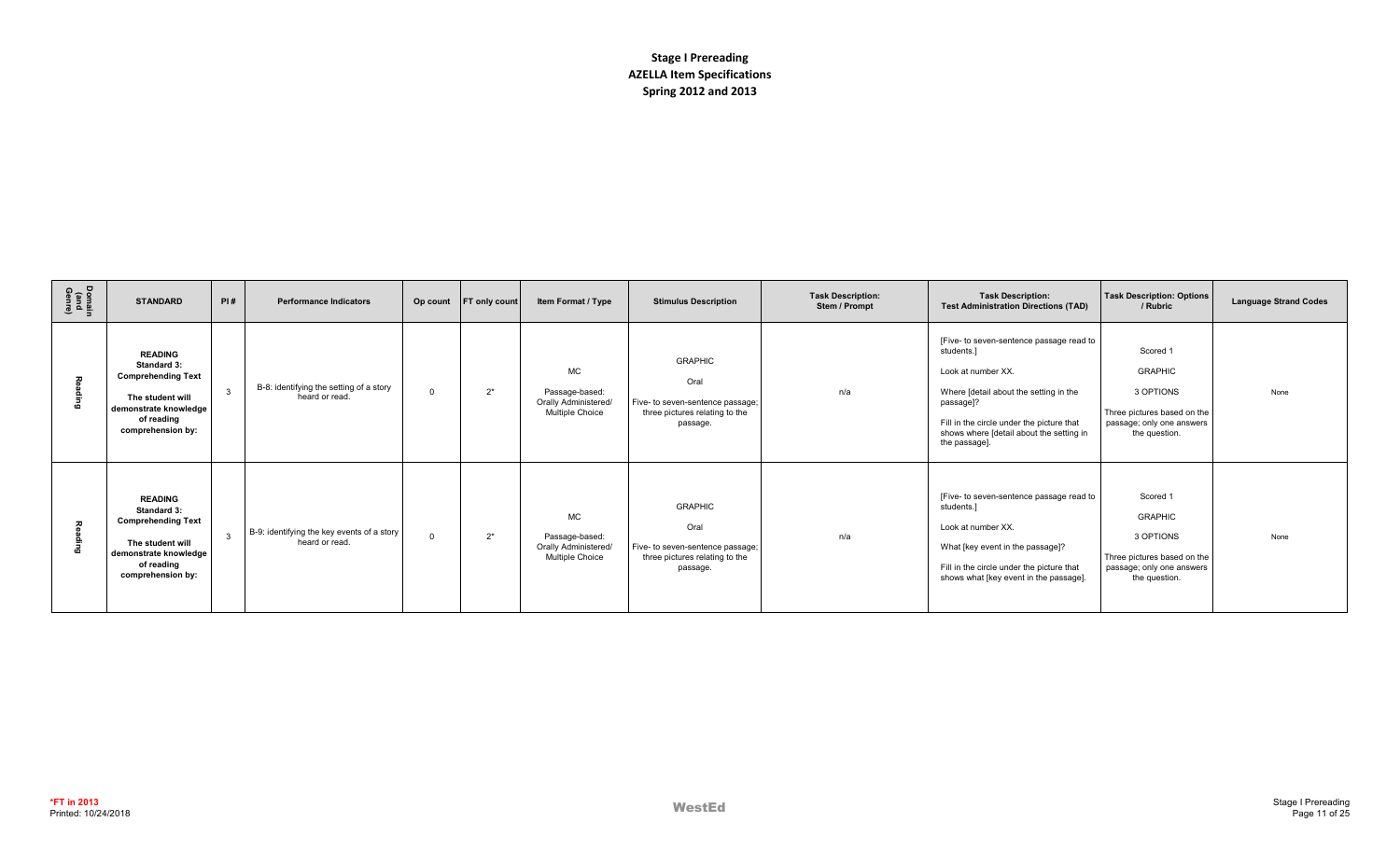| Domain<br>(and<br>Genre) | <b>STANDARD</b>                                                                                                                            | PI#          | <b>Performance Indicators</b>                                                |  | Op count FT only count | Item Format / Type                                                     | <b>Stimulus Description</b>                                                                                            | <b>Task Description:</b><br>Stem / Prompt | <b>Task Description:</b><br><b>Test Administration Directions (TAD)</b>                                                                                                                                                                      | <b>Task Description: Options</b><br>/ Rubric                                                                         | <b>Language Strand Codes</b> |
|--------------------------|--------------------------------------------------------------------------------------------------------------------------------------------|--------------|------------------------------------------------------------------------------|--|------------------------|------------------------------------------------------------------------|------------------------------------------------------------------------------------------------------------------------|-------------------------------------------|----------------------------------------------------------------------------------------------------------------------------------------------------------------------------------------------------------------------------------------------|----------------------------------------------------------------------------------------------------------------------|------------------------------|
|                          | <b>READING</b><br>Standard 3:<br><b>Comprehending Text</b><br>The student will<br>demonstrate knowledge<br>of reading<br>comprehension by: | $\mathbf{3}$ | B-3: answering comprehension questions<br>to respond to text heard or read.  |  | 0                      | <b>MC</b><br>Passage-based:<br>Orally Administered/<br>Multiple Choice | <b>GRAPHIC</b><br>Oral<br>Five- to seven-sentence<br>Informational passage; three<br>pictures relating to the passage. | n/a                                       | [Five- to seven-sentence Informational<br>passage read to students.]<br>Look at number XX.<br>Who/What/Which [detail from the<br>passage]?<br>Fill in the circle under the picture that<br>shows who/what/which [detail from the<br>passage] | Scored 1<br><b>GRAPHIC</b><br>3 OPTIONS<br>Three pictures based on the<br>passage; only one answers<br>the question. | 1.L.2                        |
|                          | <b>READING</b><br><b>Standard 3:</b><br><b>Comprehending Text</b><br>The student will<br>demonstrate knowledge<br>of reading               | -5           | LI-5: identifying facts from text read<br>aloud, with instructional support. |  | $\Omega$               | <b>MC</b><br>Passage-based:<br>Orally Administered/<br>Multiple Choice | <b>GRAPHIC</b><br>Oral<br>Five- to seven-sentence<br>Informational passage; three<br>pictures relating to the passage. | n/a                                       | [Five- to seven-sentence Informational<br>passage read to students.]<br>Look at number XX.<br>Who/What/Which [fact from the passage]?<br>Fill in the circle under the picture that                                                           | Scored 1<br><b>GRAPHIC</b><br>3 OPTIONS<br>Three pictures relating to the<br>passage; only one answer                | L.L.2                        |
|                          | comprehension by:                                                                                                                          |              | HI-5: identifying facts from text read<br>aloud.                             |  |                        |                                                                        | shows who/what/which [fact from the<br>passage]                                                                        | the question.                             |                                                                                                                                                                                                                                              |                                                                                                                      |                              |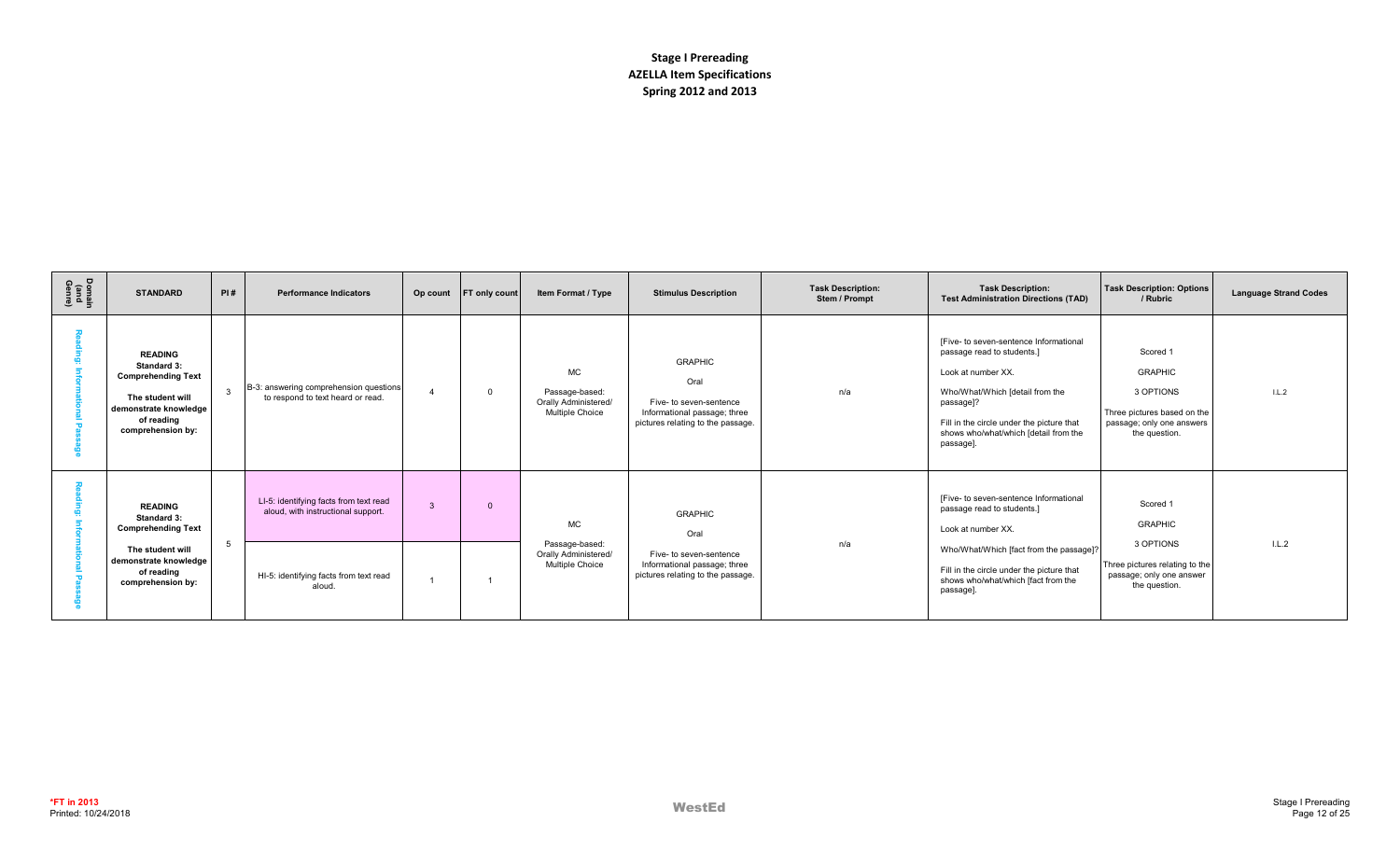| Domain<br>(and<br>Genre)                  | <b>STANDARD</b>                                                                                                                            | PI#            | <b>Performance Indicators</b>                                                                                  | Op count       | FT only count | Item Format / Type                                                     | <b>Stimulus Description</b>                                                                                       | <b>Task Description:</b><br>Stem / Prompt | <b>Task Description:</b><br><b>Test Administration Directions (TAD)</b>                                                                                                                                                                                      | <b>Task Description: Options</b><br>/ Rubric                                                                         | <b>Language Strand Codes</b> |
|-------------------------------------------|--------------------------------------------------------------------------------------------------------------------------------------------|----------------|----------------------------------------------------------------------------------------------------------------|----------------|---------------|------------------------------------------------------------------------|-------------------------------------------------------------------------------------------------------------------|-------------------------------------------|--------------------------------------------------------------------------------------------------------------------------------------------------------------------------------------------------------------------------------------------------------------|----------------------------------------------------------------------------------------------------------------------|------------------------------|
| 고<br>elua:<br>å<br>(Ficti<br>g<br>និ<br>õ | <b>READING</b><br>Standard 3:<br><b>Comprehending Text</b><br>The student will<br>demonstrate knowledge<br>of reading<br>comprehension by: | $\mathbf{3}$   | B-3: answering comprehension questions<br>to respond to text heard or read.                                    | 2              | $\mathbf{0}$  | MC<br>Passage-based:<br>Orally Administered/<br>Multiple Choice        | <b>GRAPHIC</b><br>Oral<br>Five- to seven-sentence Literary<br>passage; three pictures relating to<br>the passage. | n/a                                       | [Five- to seven-sentence Literary passage<br>read to students.]<br>Look at number XX.<br>Who/What/Which [detail from the<br>passage]?<br>Fill in the circle under the picture that<br>shows who/what/which [detail from the<br>passage].                     | Scored 1<br><b>GRAPHIC</b><br>3 OPTIONS<br>Three pictures based on the<br>passage; only one answers<br>the question. | L.L.2                        |
| ڥ<br>$\frac{1}{5}$<br>(Fictio             | <b>READING</b><br>Standard 3:<br><b>Comprehending Text</b><br>The student will<br>demonstrate knowledge<br>of reading                      | $\overline{4}$ | E-4: sequencing a series of given<br>pictures to retell a story or event.<br>B-4: sequencing a series of given |                | $\Omega$      | <b>MC</b><br>Passage-based:<br>Orally Administered/<br>Multiple Choice | <b>GRAPHIC</b><br>Oral<br>Five- to seven-sentence Literary<br>passage; three pictures relating to<br>the passage. | n/a                                       | [Five- to seven-sentence Literary passage<br>read to students.]<br>Look at number XX.<br>Who/What/Which [question about<br>sequence (first/last) in the passage]?<br>Fill in the circle under the picture that                                               | Scored 1<br><b>GRAPHIC</b><br>3 OPTIONS<br>Three pictures based on the<br>passage; only one answers                  | l.L.1a                       |
| $\mathbf{\overline{u}}$                   | comprehension by:                                                                                                                          |                | pictures to retell a story or event using<br>key words.                                                        | $\overline{2}$ | $\Omega$      |                                                                        |                                                                                                                   |                                           | shows who/what/which [question about<br>sequence (first/last) in the passage].                                                                                                                                                                               | the question.                                                                                                        |                              |
| 짛<br><b>Ging:</b><br>Literary (Fiction)   | <b>READING</b><br>Standard 3:<br><b>Comprehending Text</b><br>The student will<br>demonstrate knowledge<br>of reading<br>comprehension by: | $\overline{7}$ | B-7: identifying the main characters of a<br>story heard or read.                                              |                | $\mathbf 0$   | <b>MC</b><br>Passage-based:<br>Orally Administered/<br>Multiple Choice | <b>GRAPHIC</b><br>Oral<br>Five- to seven-sentence Literary<br>passage; three pictures relating to<br>the passage. | n/a                                       | [Five- to seven-sentence Literary passage<br>read to students.]<br>Look at number XX.<br>Who [detail about a main character in the<br>passage]?<br>Fill in the circle under the picture that<br>shows who [detail about a main character<br>in the passage]. | Scored 1<br><b>GRAPHIC</b><br>3 OPTIONS<br>Three pictures based on the<br>passage; only one answers<br>the question. | None                         |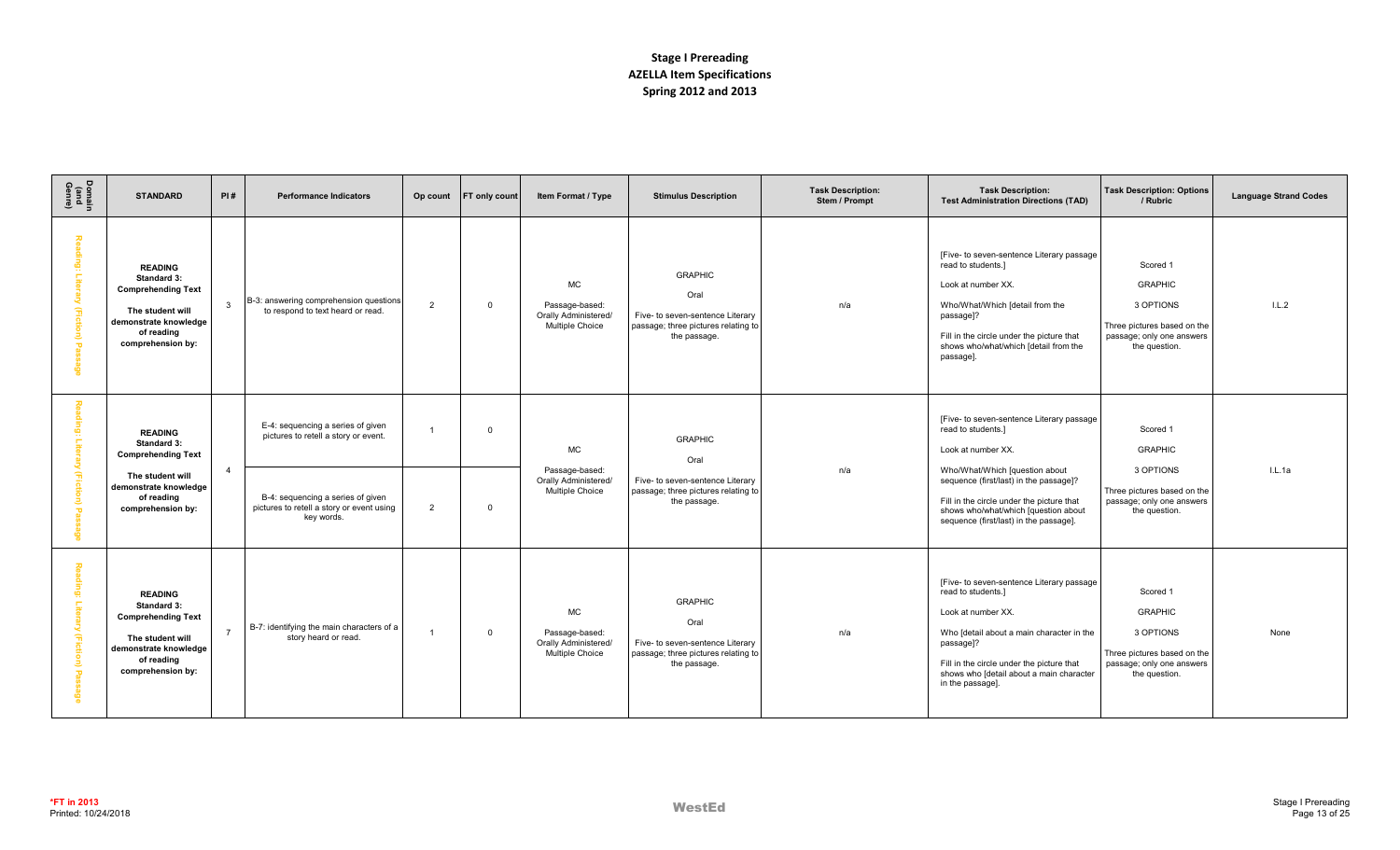| Domain<br>(and<br>Genre) | <b>STANDARD</b>                                                                                                                            | PI#          | <b>Performance Indicators</b>                                | Op count | <b>FT only count</b> | Item Format / Type                                                            | <b>Stimulus Description</b>                                                                                       | <b>Task Description:</b><br>Stem / Prompt | <b>Task Description:</b><br><b>Test Administration Directions (TAD)</b>                                                                                                                                                                                             | <b>Task Description: Options</b><br>/ Rubric                                                                         | <b>Language Strand Codes</b> |
|--------------------------|--------------------------------------------------------------------------------------------------------------------------------------------|--------------|--------------------------------------------------------------|----------|----------------------|-------------------------------------------------------------------------------|-------------------------------------------------------------------------------------------------------------------|-------------------------------------------|---------------------------------------------------------------------------------------------------------------------------------------------------------------------------------------------------------------------------------------------------------------------|----------------------------------------------------------------------------------------------------------------------|------------------------------|
|                          | <b>READING</b><br>Standard 3:<br><b>Comprehending Text</b><br>The student will<br>demonstrate knowledge<br>of reading<br>comprehension by: | $\mathbf{a}$ | B-8: identifying the setting of a story<br>heard or read.    |          | $\theta$             | <b>MG</b><br>Passage-based:<br>Orally Administered/<br><b>Multiple Choice</b> | <b>GRAPHIC</b><br>Oral<br>Five- to seven-sentence Literary<br>passage; three pictures relating to<br>the passage. | H/a                                       | IFive- to seven-sentence Literary passage<br>read to students.]<br>Look at number XX.<br>Where [detail about the setting in the<br>passage <sup>12</sup><br>Fill in the circle under the picture that<br>shows where [detail about the setting in-<br>the passage]. | Scored 1<br><b>GRAPHIC</b><br>3 OPTIONS<br>Three pictures based on the<br>passage; only one answers<br>the question. | None                         |
|                          | <b>READING</b><br>Standard 3:<br><b>Comprehending Text</b><br>The student will<br>demonstrate knowledge<br>of reading<br>comprehension by: | $\mathbf{9}$ | B-9: identifying the key events of a story<br>heard or read. | $\Omega$ | $\theta$             | <b>MC</b><br>Passage-based:<br>Orally Administered/<br>Multiple Choice        | <b>GRAPHIC</b><br>Qral<br>Five- to seven-sentence Literary<br>passage: three pictures relating to<br>the passage. | n/a                                       | [Five- to seven-sentence Literary passage<br>read to students.]<br>Look at number XX.<br>What [key event in the passage]?<br>Fill in the circle under the picture that<br>shows what [key event in the passage].                                                    | Scored 1<br><b>GRAPHIC</b><br>3 OPTIONS<br>Three pictures based on the<br>passage; only one answers<br>the question. | None                         |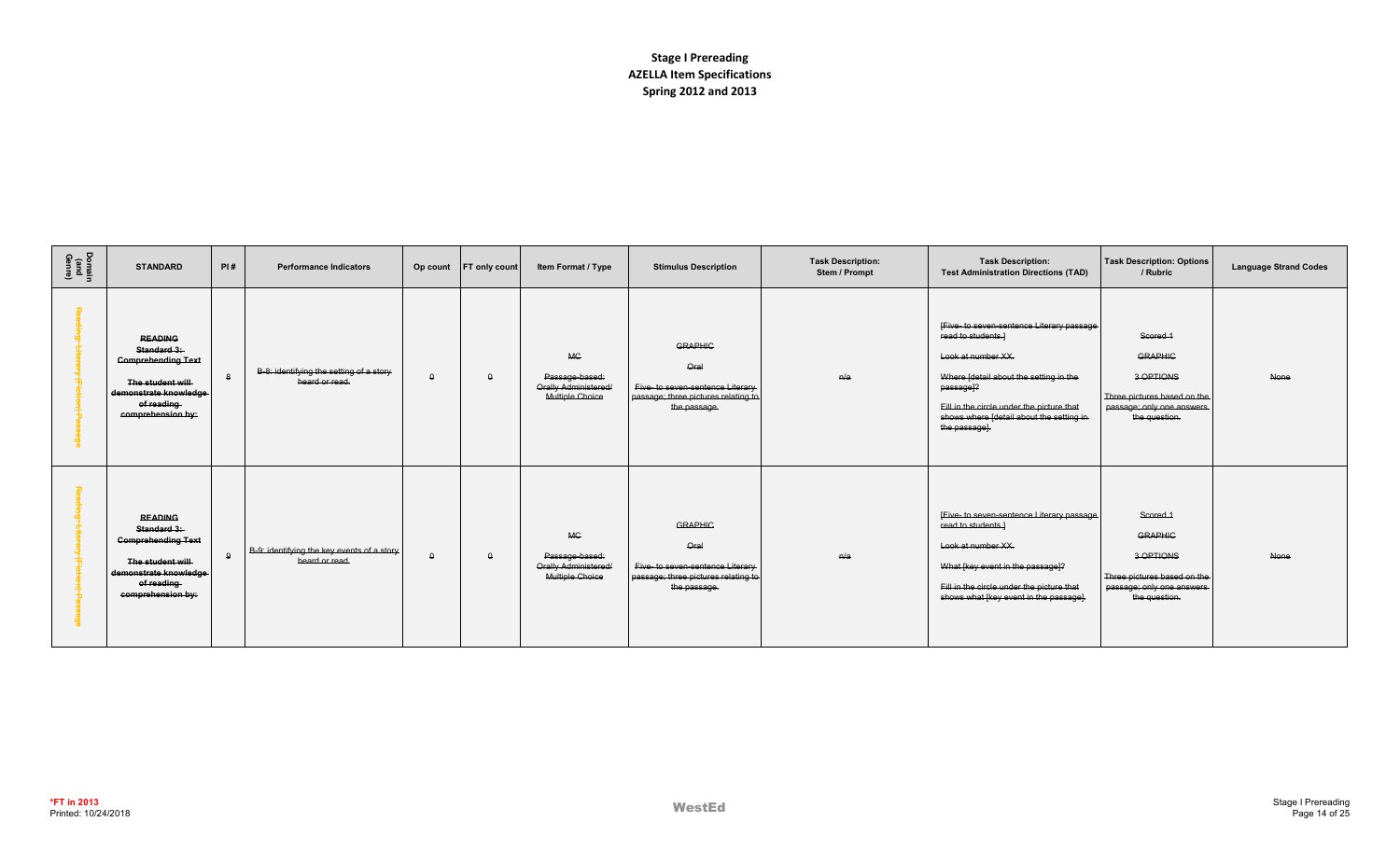| Domain<br>(and<br>Genre) | <b>STANDARD</b>                                                                                                                                                     | PI#            | <b>Performance Indicators</b>                                                                  |                         | Op count FT only count                                                                                         | Item Format / Type                                          | <b>Stimulus Description</b> | <b>Task Description:</b><br>Stem / Prompt                       | <b>Task Description:</b><br><b>Test Administration Directions (TAD)</b>                                                                                                                                                                                          | <b>Task Description:</b><br><b>Options / Rubric</b>                                                           | <b>Language Strand Codes</b> |
|--------------------------|---------------------------------------------------------------------------------------------------------------------------------------------------------------------|----------------|------------------------------------------------------------------------------------------------|-------------------------|----------------------------------------------------------------------------------------------------------------|-------------------------------------------------------------|-----------------------------|-----------------------------------------------------------------|------------------------------------------------------------------------------------------------------------------------------------------------------------------------------------------------------------------------------------------------------------------|---------------------------------------------------------------------------------------------------------------|------------------------------|
| istening                 | <b>LISTENING</b><br>Standard 1:<br><b>Comprehension of Oral</b><br>Communications<br>The student will<br>demonstrate<br>understanding of oral<br>communications by: | $\overline{1}$ | B-1: distinguishing between similar<br>sounding words dictated by the teacher.                 | $5\overline{5}$         | $\mathbf{3}$                                                                                                   | <b>MC</b><br>Orally Administered/<br><b>Multiple Choice</b> | Oral                        | Three similar-sounding one-syllable words<br>as answer choices. | Look at number XX.<br>I am going to say three words. Point to<br>each word as I say the word.<br>[word A, word B, word C]<br>I will say the words again. Listen for the<br>word [word].<br>[word A, word B, word C]<br>Fill in the circle under the word [word]. | Scored 1<br>3 OPTIONS<br>Three similar-sounding one-<br>syllable words; only one<br>answer choice is correct. | None                         |
| Listening                | <b>LISTENING</b><br><b>Standard 1:</b><br><b>Comprehension of Oral</b><br><b>Communications</b><br>The student will                                                 | $\overline{2}$ | E-2: counting the number of words in a<br>short phrase dictated by the teacher.                | $\overline{\mathbf{0}}$ | $1*$<br>[Item<br>7613K003,<br>A#17 -- we<br>believe<br>should be E-3<br>instead]                               | MC<br>Passage-based:<br><b>Orally Administered/</b>         | <b>GRAPHIC</b><br>Oral      | <b>GRAPHIC</b>                                                  | Look at number XX.<br>Look at the pictures and listen to the story.<br>[Three- to four-sentence passage.]<br>Now listen to the story again to answer the<br>question.                                                                                            | Scored 1<br><b>GRAPHIC</b><br>3 OPTIONS                                                                       | <b>None</b>                  |
|                          | demonstrate<br>understanding of oral<br>communications by:                                                                                                          |                | B-2: counting the number of words said in<br>a repetitive sentence dictated by the<br>teacher. | $\overline{0}$          | $1^*$<br>[Item<br>7613K002,<br>$A16 - we$<br>believe<br>should be B-3<br>instead, then<br>this row<br>removed] | <b>Multiple Choice</b>                                      | 3- to 4-sentence passage.   | Three graphics that relate to passage as<br>answer choices.     | Which picture shows [question about key<br>detail in passage]?<br>[Three- to four-sentence story.]<br>Which picture shows [question about key<br>detail in passage]?<br>Fill in the circle under the correct picture.                                            | Three pictures that relate to<br>the passage; only one<br>answer choice is correct.                           |                              |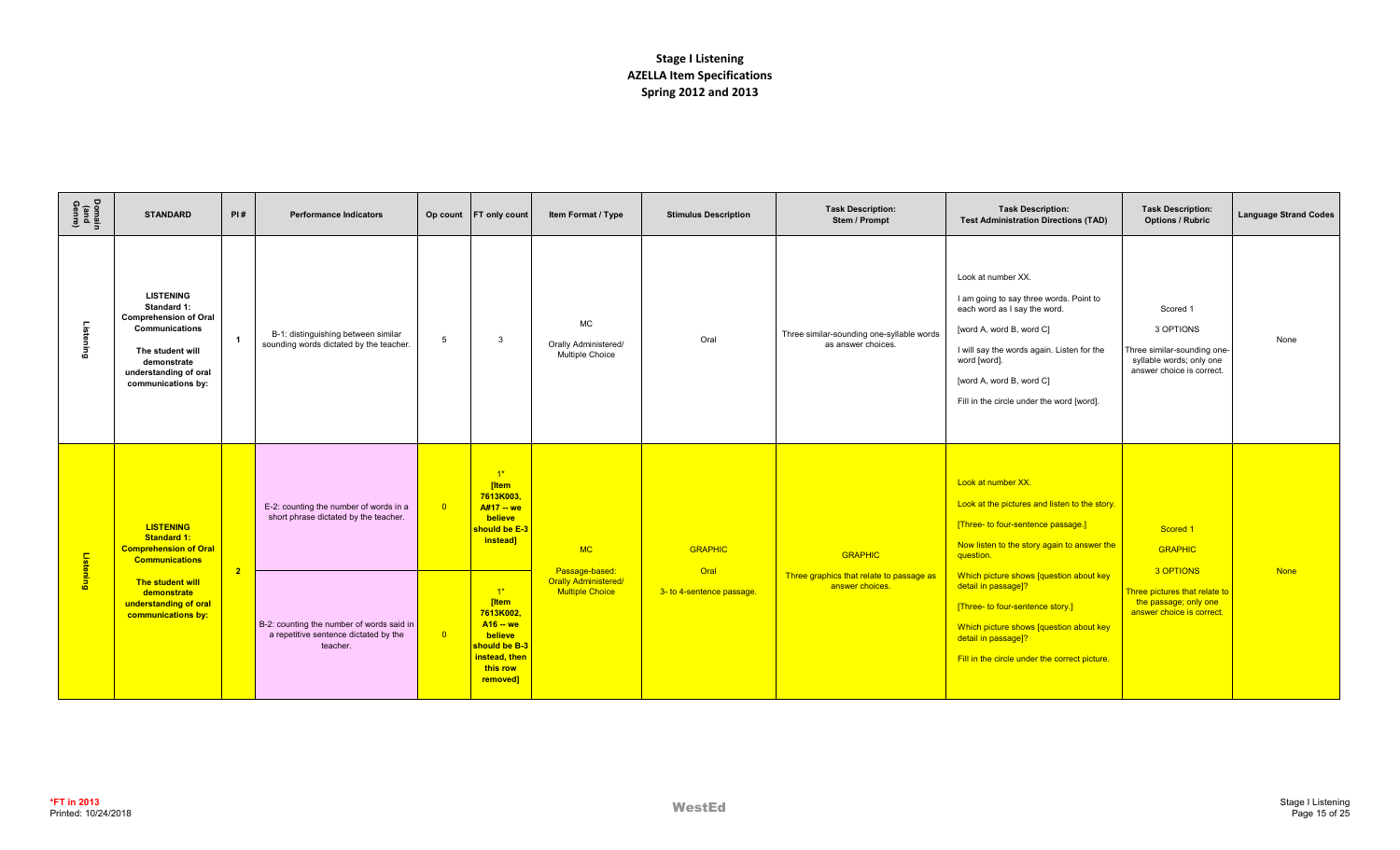| Domain<br>(and<br>Genre) | <b>STANDARD</b>                                                                                                                                                            | PI#          | <b>Performance Indicators</b>                                                                                                                         |              | Op count FT only count | Item Format / Type                                                            | <b>Stimulus Description</b>                         | <b>Task Description:</b><br>Stem / Prompt                                     | <b>Task Description:</b><br><b>Test Administration Directions (TAD)</b>                                                                                                                                                                                                                                                                                                                                                                                                                                                                                                                                                                                                            | <b>Task Description:</b><br><b>Options / Rubric</b>                                                                            | <b>Language Strand Codes</b> |
|--------------------------|----------------------------------------------------------------------------------------------------------------------------------------------------------------------------|--------------|-------------------------------------------------------------------------------------------------------------------------------------------------------|--------------|------------------------|-------------------------------------------------------------------------------|-----------------------------------------------------|-------------------------------------------------------------------------------|------------------------------------------------------------------------------------------------------------------------------------------------------------------------------------------------------------------------------------------------------------------------------------------------------------------------------------------------------------------------------------------------------------------------------------------------------------------------------------------------------------------------------------------------------------------------------------------------------------------------------------------------------------------------------------|--------------------------------------------------------------------------------------------------------------------------------|------------------------------|
| Listening                | <b>LISTENING</b><br>Standard 1:<br><b>Comprehension of Oral</b><br><b>Communications</b><br>The student will<br>demonstrate<br>understanding of oral<br>communications by: | $\mathbf{3}$ | PE-3: responding to read-alouds, using a<br>variety of physical actions (e.g., matching<br>objects, pointing to an answer) or by<br>drawing pictures. | $\mathbf{0}$ | 10                     | <b>MC</b><br>Orally Administered/<br>Multiple Choice                          | Oral                                                | <b>GRAPHIC</b><br>Three graphics as answer choices.                           | Look at number XX.<br>Point to each picture as I say each word.<br>[word A, word B, word C]<br>Which picture shows a [word]?<br>[word A, word B, word C]<br>Fill in the circle under the picture that<br>shows a [word].                                                                                                                                                                                                                                                                                                                                                                                                                                                           | Scored 1<br>3 OPTIONS<br>Three pictures of the one-<br>syllable words; only one<br>answer choice is correct.                   | I.L.1a<br>1.L.2              |
| Listening                | <b>LISTENING</b><br>Standard 1:<br><b>Comprehension of Oral</b><br>Communications<br>The student will<br>demonstrate<br>understanding of oral<br>communications by:        | $\mathbf{3}$ | E-3: identifying information/details from<br>read-alouds using key words and phrases.                                                                 | 6            | $+2$                   | <b>MC</b><br>Passage-based:<br>Orally Administered/<br><b>Multiple Choice</b> | <b>GRAPHIC</b><br>Oral<br>3- to 4-sentence passage. | <b>GRAPHIC</b><br>Three graphics that relate to passage as<br>answer choices. | Look at number XX.<br>Look at the pictures.<br>I will read a story about [main character<br>from passage]. Then I will ask you which<br>picture shows [key detail about main<br>character and/or main character's<br>teacher/parent/other adult family member<br>from passage].<br>Now listen to the story.<br>[Three- to four-sentence passage.]<br>Which picture shows [key detail about main<br>character and/or main character's<br>teacher/parent/other adult family member<br>from passage]?<br>Fill in the circle under the picture that<br>shows [key detail about main character<br>and/or main character's<br>teacher/parent/other adult family member<br>from passage]. | Scored 1<br><b>GRAPHIC</b><br>3 OPTIONS<br>Three pictures that relate to<br>the passage; only one<br>answer choice is correct. | None                         |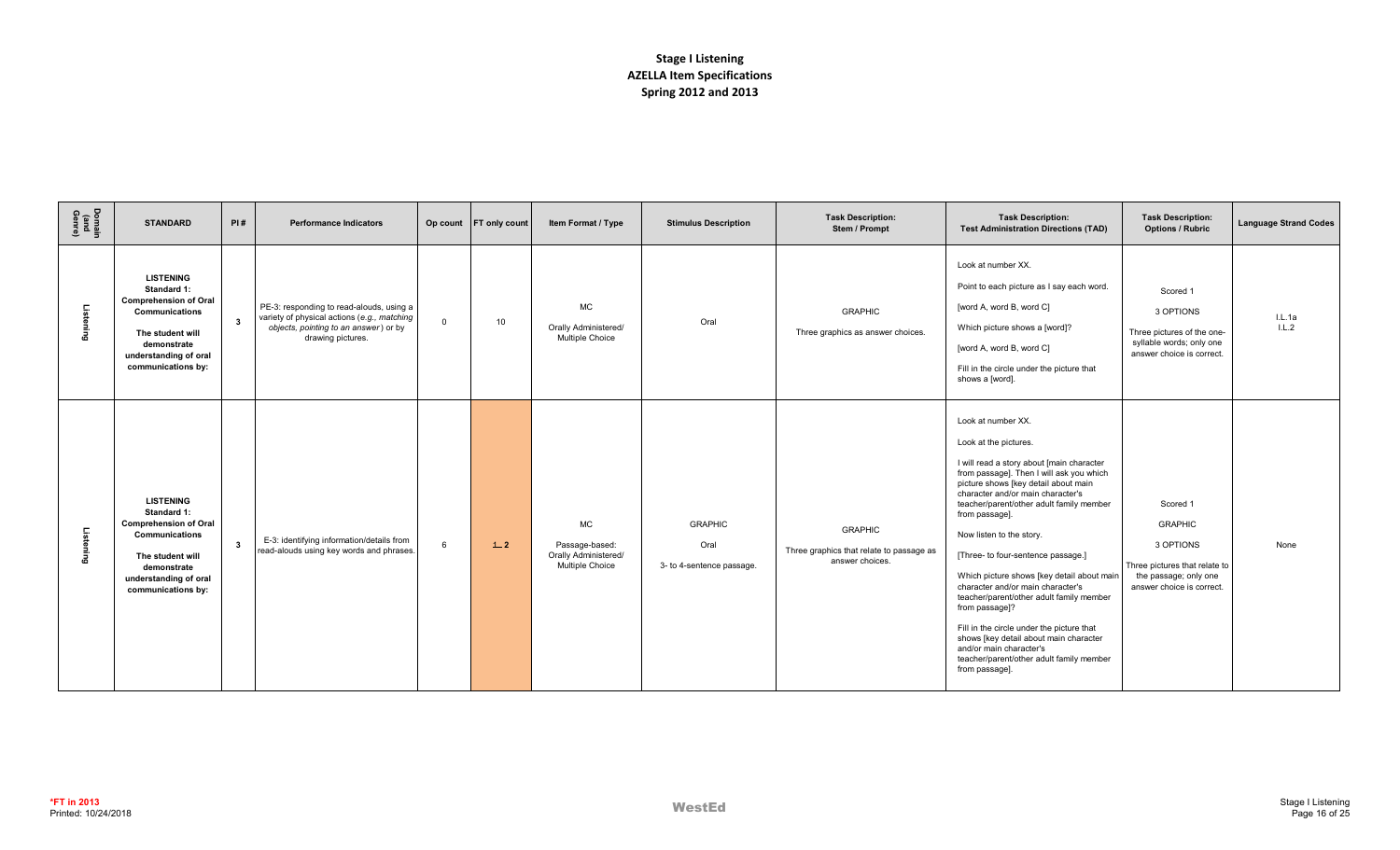| Domain<br>(and<br>Genre) | <b>STANDARD</b>                                                                                                                                                     | PI#          | <b>Performance Indicators</b>                                                                                 |                                           | Op count FT only count                                                                                                   | Item Format / Type                                                     | <b>Stimulus Description</b>                            | <b>Task Description:</b><br>Stem / Prompt                                     | <b>Task Description:</b><br><b>Test Administration Directions (TAD)</b>                                                                                                                                                                                                                                                                                                                                                                                                                                                                                                                                                                                                                                                                                                                                                                                                                                                                                                                                                                    | <b>Task Description:</b><br><b>Options / Rubric</b>                                                                            | <b>Language Strand Codes</b> |
|--------------------------|---------------------------------------------------------------------------------------------------------------------------------------------------------------------|--------------|---------------------------------------------------------------------------------------------------------------|-------------------------------------------|--------------------------------------------------------------------------------------------------------------------------|------------------------------------------------------------------------|--------------------------------------------------------|-------------------------------------------------------------------------------|--------------------------------------------------------------------------------------------------------------------------------------------------------------------------------------------------------------------------------------------------------------------------------------------------------------------------------------------------------------------------------------------------------------------------------------------------------------------------------------------------------------------------------------------------------------------------------------------------------------------------------------------------------------------------------------------------------------------------------------------------------------------------------------------------------------------------------------------------------------------------------------------------------------------------------------------------------------------------------------------------------------------------------------------|--------------------------------------------------------------------------------------------------------------------------------|------------------------------|
| Listening                | <b>LISTENING</b><br>Standard 1:<br><b>Comprehension of Oral</b><br>Communications<br>The student will<br>demonstrate<br>understanding of oral<br>communications by: | $\mathbf{3}$ | B-3: responding to read-alouds by<br>identifying main ideas/concepts and<br>details using complete sentences. | $\overline{1}$<br>$\overline{\mathbf{0}}$ | $\overline{0}$<br>$3*$<br>[Items<br>7613K001,<br>7613K004,<br>7613K005, --<br>A15, B15, B16<br>- we believe<br>should be | <b>MC</b><br>Passage-based:<br>Orally Administered/<br>Multiple Choice | <b>GRAPHIC</b><br>Oral<br>4- to 5-sentence<br>passage. | <b>GRAPHIC</b><br>Three graphics that relate to passage as<br>answer choices. | Look at number XX.<br>Look at the pictures.<br>I will read a story about [main character<br>from passage]. Then I will ask you which<br>picture shows what/which [main<br>idea/concept/detail about main character<br>and/or main character's teacher/parent/<br>other adult family member from passage].<br>Now listen to the story.<br>[Four- to five-sentence passage.]<br>Which picture shows what/which [main<br>idea/concept/detail about main character<br>and/or main character's teacher/parent/<br>other adult family member from passage]?<br>Fill in the circle under the picture that<br>shows what/which [main idea/concept/detail<br>about main character and/or main<br>character's teacher/<br>parent/other adult family member from<br>passage].<br>Look at number XX.<br>Look at the pictures and listen to the story.<br>[Four- to five-sentence sequence-of-events]<br>passage.]<br>Now listen to the story again to answer the<br>question, [specific step (first/last/next) in<br>sequence of events from passage]? | Scored 1<br><b>GRAPHIC</b><br>3 OPTIONS<br>Three pictures that relate to<br>the passage; only one<br>answer choice is correct. | None                         |
|                          |                                                                                                                                                                     |              |                                                                                                               |                                           | coded to B-4<br>or HI-4<br>instead, then<br>this row<br>removed]                                                         |                                                                        |                                                        |                                                                               | [Four- to five-sentence sequence-of-events<br>passage.]<br>Fill in the circle under the picture that<br>shows [specific step (first/last/next) in<br>sequence of events from passage].                                                                                                                                                                                                                                                                                                                                                                                                                                                                                                                                                                                                                                                                                                                                                                                                                                                     |                                                                                                                                |                              |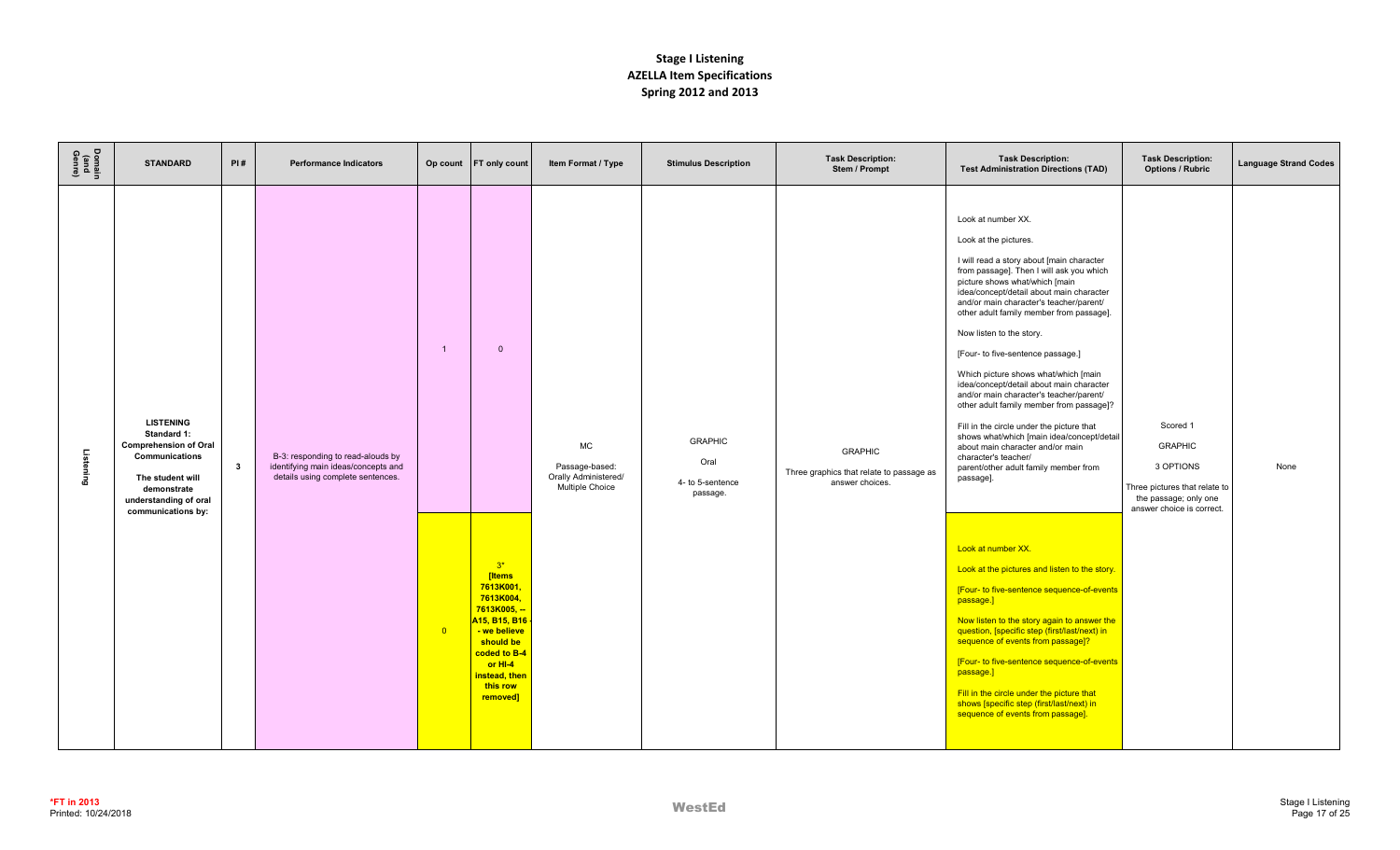| Domain<br>(and<br>Genre) | <b>STANDARD</b>                                                                                                                                                            | PI#                     | <b>Performance Indicators</b>                                                                                                                                                                                                                                                                                                                                                                                                        |                                        | Op count FT only count           | Item Format / Type                                                     | <b>Stimulus Description</b>                                               | <b>Task Description:</b><br>Stem / Prompt                                     | <b>Task Description:</b><br><b>Test Administration Directions (TAD)</b>                                                                                                                                                                                                                                                                                                                                                                                                                                                                                                        | <b>Task Description:</b><br><b>Options / Rubric</b>                                                                            | <b>Language Strand Codes</b> |
|--------------------------|----------------------------------------------------------------------------------------------------------------------------------------------------------------------------|-------------------------|--------------------------------------------------------------------------------------------------------------------------------------------------------------------------------------------------------------------------------------------------------------------------------------------------------------------------------------------------------------------------------------------------------------------------------------|----------------------------------------|----------------------------------|------------------------------------------------------------------------|---------------------------------------------------------------------------|-------------------------------------------------------------------------------|--------------------------------------------------------------------------------------------------------------------------------------------------------------------------------------------------------------------------------------------------------------------------------------------------------------------------------------------------------------------------------------------------------------------------------------------------------------------------------------------------------------------------------------------------------------------------------|--------------------------------------------------------------------------------------------------------------------------------|------------------------------|
| Listening                | <b>LISTENING</b><br>Standard 1:<br><b>Comprehension of Oral</b><br><b>Communications</b><br>The student will<br>demonstrate<br>understanding of oral<br>communications by: | $\overline{4}$          | PE-4: sequencing a series of pictures from<br>information shared in read-alouds.<br>presentations, and conversations.<br>E-4: using pictures and key words to<br>sequence a series of events from-<br>information shared in read-alouds.<br>presentations, and conversations.<br>B-4: using pictures and key words to<br>sequence a series of events from<br>information shared in read-alouds,<br>presentations, and conversations. | $\theta$<br>$\Omega$<br>$\overline{a}$ | $\theta$<br>$\theta$<br>$\Omega$ | <b>MC</b><br>Passage-based:<br>Orally Administered/<br>Multiple Choice | <b>GRAPHIC</b><br>Oral<br>4- to 5-sentence<br>sequence-of-events passage. | <b>GRAPHIC</b><br>Three graphics that relate to passage as<br>answer choices. | Look at number XX.<br>Look at the pictures.<br>I will read a story about [main character].<br>Then I will ask you which picture shows<br>[main character doing specific step<br>(first/last/next) in the sequence of events].<br>Now listen to the story.<br>[Four- to five-sentence sequence-of-events<br>passage.]<br>Which picture shows [main character doing<br>specific step (first/last/next) in the<br>sequence of events]?<br>Fill in the circle under the picture that<br>shows [main character doing specific step<br>(first/last/next) in the sequence of events]. | Scored 1<br><b>GRAPHIC</b><br>3 OPTIONS<br>Three pictures that relate to<br>the passage; only one<br>answer choice is correct. | I.L.1a<br>1.L.2              |
| Listening                | <b>LISTENING</b><br>Standard 1:<br><b>Comprehension of Oral</b><br>Communications<br>The student will<br>demonstrate<br>understanding of oral<br>communications by:        | $\overline{\mathbf{4}}$ | HI-4: sequencing events from read-alouds,<br>presentations, and conversations.                                                                                                                                                                                                                                                                                                                                                       |                                        | $\overline{0}$                   | <b>MC</b><br>Passage-based:<br>Orally Administered/<br>Multiple Choice | <b>GRAPHIC</b><br>Oral<br>4- to 5-sentence<br>sequence-of-events passage. | <b>GRAPHIC</b><br>Three graphics that relate to passage as<br>answer choices. | Look at number XX.<br>Look at the pictures.<br>One picture shows [main character doing<br>specific step (first/last/next) which<br>teacher/parent/adult instructs].<br>Now listen to [teacher/parent/adult].<br>[Four- to five-sentence sequence-of-events<br>passage.]<br>Which picture shows [specific step<br>(first/last/next) in sequence of events from<br>passage]?<br>Fill in the circle under the picture that<br>shows [main character doing specific step<br>(first/last/next) which teacher/parent/adult<br>instructs].                                            | Scored 1<br><b>GRAPHIC</b><br>3 OPTIONS<br>Three pictures that relate to<br>the passage; only one<br>answer choice is correct. | L.L.1a<br>1.L.2              |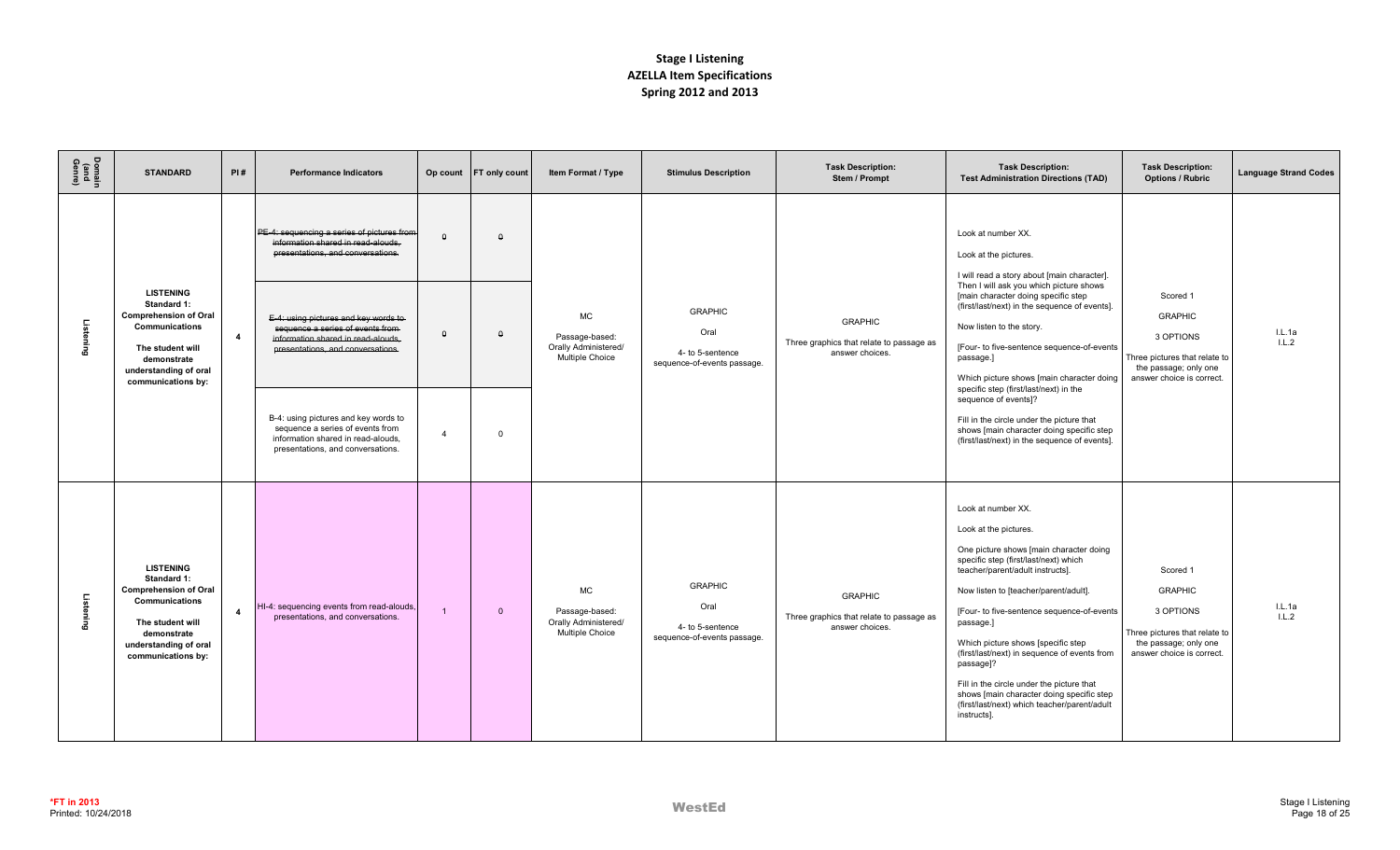| Domain<br>(and<br>Genre) | <b>STANDARD</b>                                                                                                                                                            | PI#             | <b>Performance Indicators</b>                                                                           |                | Op count FT only count | Item Format / Type                                                            | <b>Stimulus Description</b>                                                                 | <b>Task Description:</b><br>Stem / Prompt                                                                  | <b>Task Description:</b><br><b>Test Administration Directions (TAD)</b>                                                                                                                                                                                                                                                                                                                                                                                                                          | <b>Task Description:</b><br><b>Options / Rubric</b>                                                                                                           | <b>Language Strand Codes</b> |
|--------------------------|----------------------------------------------------------------------------------------------------------------------------------------------------------------------------|-----------------|---------------------------------------------------------------------------------------------------------|----------------|------------------------|-------------------------------------------------------------------------------|---------------------------------------------------------------------------------------------|------------------------------------------------------------------------------------------------------------|--------------------------------------------------------------------------------------------------------------------------------------------------------------------------------------------------------------------------------------------------------------------------------------------------------------------------------------------------------------------------------------------------------------------------------------------------------------------------------------------------|---------------------------------------------------------------------------------------------------------------------------------------------------------------|------------------------------|
| Listening                | <b>LISTENING</b><br>Standard 1:<br><b>Comprehension of Oral</b><br><b>Communications</b><br>The student will                                                               | 5               | PE-5: following one-word commands for<br>classroom activities that are accompanied<br>by picture cues.  | $\theta$       | $\Omega$               | <b>MC</b><br>Passage-based:<br>Orally Administered/                           | <b>GRAPHIC</b><br>Oral<br>2- to 3-sentence 1-step                                           | <b>GRAPHIC</b><br>Three graphics that relate to<br>passage/instructions/announcement                       | Look at number XX.<br>Look at the pictures.<br>One picture shows [main character] doing<br>what the teacher says to do.<br>Now listen to [main character's] teacher.<br>[Two- to three-sentence one-step<br>passage/instructions/announcement.]                                                                                                                                                                                                                                                  | Scored 1<br><b>GRAPHIC</b><br>3 OPTIONS<br>Three pictures that relate to                                                                                      | None                         |
|                          | demonstrate<br>understanding of oral<br>communications by:                                                                                                                 |                 | E-5: following one-step directions for<br>classroom activities that are accompanied<br>by picture cues. | $\overline{4}$ | $\Omega$               | Multiple Choice                                                               | passage/instructions/<br>announcement.                                                      | as answer choices.                                                                                         | Which picture shows [main character] doing<br>what the teacher says to do?<br>Fill in the circle under the picture that<br>shows [main character] doing what the<br>teacher says to do.                                                                                                                                                                                                                                                                                                          | the passage/ instructions/<br>announcement; only one<br>answer choice is correct.                                                                             |                              |
| Listening                | <b>LISTENING</b><br>Standard 1:<br><b>Comprehension of Oral</b><br><b>Communications</b><br>The student will<br>demonstrate<br>understanding of oral<br>communications by: | $5\phantom{.0}$ | B-5: following two-step directions for<br>classroom activities that are<br>accompanied by picture cues. | $\overline{2}$ | $\overline{0}$         | <b>MC</b><br>Passage-based:<br>Orally Administered/<br><b>Multiple Choice</b> | <b>GRAPHIC</b><br>Oral<br>2- to 3-sentence 2-step<br>passage/instructions/<br>announcement. | <b>GRAPHIC</b><br>Three graphics that relate to<br>passage/instructions/announcement as<br>answer choices. | Look at number XX.<br>Look at the pictures.<br>One picture shows [main character] doing<br>what the teacher says to do [first/last/next].<br>Now listen to [main character's] teacher.<br>[Two- to three-sentence two-step<br>passage/instructions/announcement.]<br>Which picture shows [main character] doing<br>what the teacher says to do [first/last/next]?<br>Fill in the circle under the picture that<br>shows [main character] doing what the<br>teacher says to do [first/next/last]. | Scored 1<br><b>GRAPHIC</b><br>3 OPTIONS<br>Three pictures that relate to<br>the passage/ instructions/<br>announcement; only one<br>answer choice is correct. | IL.1a<br>L.L.2               |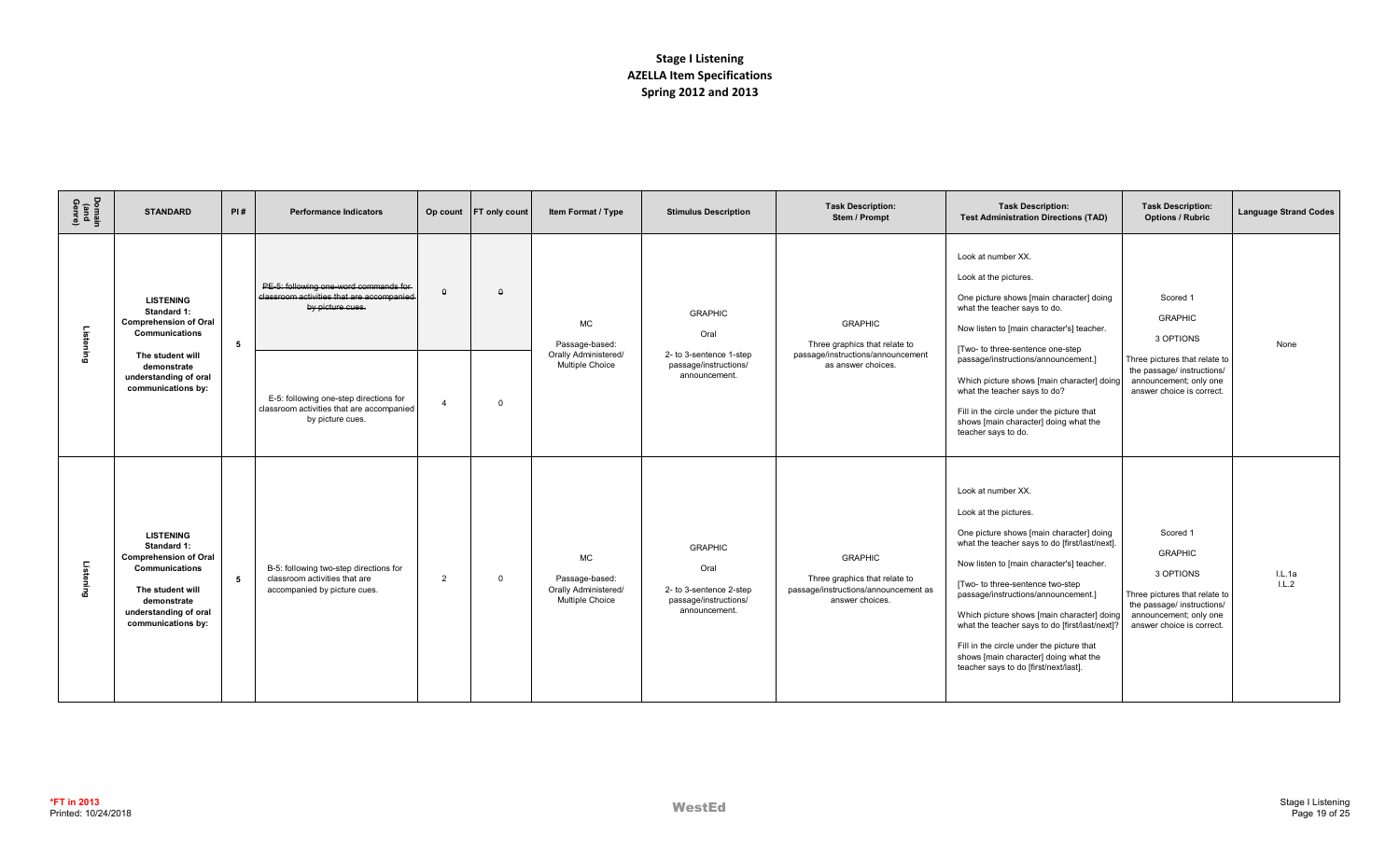| Domain<br>(and<br>Genre) | <b>STANDARD</b>                                                                                                                                                                   | PI# | <b>Performance Indicators</b>                                                                                                                                                                                       |              | Op count FT only count | Item Format / Type                                                                   | <b>Stimulus Description</b>                                                                                                                           | <b>Task Description:</b><br>Stem / Prompt                                                                   | <b>Task Description:</b><br><b>Test Administration Directions (TAD)</b>                                                                                                                                                                                                                                                                                                                                                                                                                                                                                                    | <b>Task Description:</b><br><b>Options / Rubric</b>                                                                                                           | <b>Language Strand Codes</b> |
|--------------------------|-----------------------------------------------------------------------------------------------------------------------------------------------------------------------------------|-----|---------------------------------------------------------------------------------------------------------------------------------------------------------------------------------------------------------------------|--------------|------------------------|--------------------------------------------------------------------------------------|-------------------------------------------------------------------------------------------------------------------------------------------------------|-------------------------------------------------------------------------------------------------------------|----------------------------------------------------------------------------------------------------------------------------------------------------------------------------------------------------------------------------------------------------------------------------------------------------------------------------------------------------------------------------------------------------------------------------------------------------------------------------------------------------------------------------------------------------------------------------|---------------------------------------------------------------------------------------------------------------------------------------------------------------|------------------------------|
| -istening                | <b>LISTENING</b><br>Standard 1:<br><b>Comprehension of Oral</b><br>Communications<br>The student will<br>demonstrate<br>understanding of oral<br>communications by:               | 5   | LI-5: following multiple-step directions<br>which include prepositions.<br>HI-5: following multiple-step directions<br>which include prepositions.                                                                  | $\theta$     | $\theta$<br>$\Omega$   | <b>MC</b><br>Passage-based:<br>Orally Administered/<br><b>Multiple Choice</b>        | <b>GRAPHIC</b><br>Oral<br>2- to 3-sentence multiple-step<br>passage/instructions/<br>announcement.                                                    | <b>GRAPHIC</b><br>Three graphics that relate to<br>passage/instructions/announcement as<br>answer choices.  | Look at number XX.<br>Look at the pictures.<br>One picture shows [main character] doing<br>what the teacher says to do [first/last/next].<br>Now listen to [main character's] teacher.<br>[Two- to three-sentence multiple-step<br>passage/instructions/announcement.]<br>Which picture shows [main character] doing<br>what the teacher says to do [first/last/next]?<br>Fill in the circle under the picture that<br>shows [main character] doing what the<br>teacher says to do [first/next/last].                                                                      | Scored 1<br><b>GRAPHIC</b><br>3 OPTIONS<br>Three pictures that relate to<br>the passage/ instructions/<br>announcement; only one<br>answer choice is correct. | I.L.1a<br>1.L.2              |
| Listening                | <b>LISTENING</b><br><b>Standard 1:</b><br><b>Comprehension of Oral</b><br><b>Communications</b><br>The student will<br>demonstrate<br>understanding of oral<br>communications by: |     | PE-6: responding to conversations using<br>memorized responses. (e.g., introductions,<br>$E-3:$<br>requests, courtesies)<br>6 3 identifying information/details<br>from read-alouds using key<br>words and phrases. | $\mathbf{0}$ | $1^*$                  | <b>MC</b><br>Passage-based:<br><b>Orally Administered/</b><br><b>Multiple Choice</b> | <b>GRAPHIC</b><br>Oral<br>2- to 3-sentence passage/<br>instructions/announcement that<br>includes introduction/request/<br>courtesy in dialogue form. | <b>GRAPHIC</b><br>Three graphics that relate to<br>passage/instructions/<br>announcement as answer choices. | Look at number XX.<br>Look at the pictures and listen to the story.<br>[Two- to three-sentence passage that<br>includes introduction/request/courtesy in<br>dialogue form.]<br>Now listen to the story again to answer the<br>question, Which picture<br>shows [main character] doing what [main<br>character's teacher/parent] says?<br>[Two- to three-sentence passage that<br>includes introduction/request/courtesy in<br>dialogue form.]<br>Fill in the circle under the picture that<br>shows [main character] doing what [main<br>character's teacher/parent] says. | Scored 1<br><b>GRAPHIC</b><br>3 OPTIONS<br>Three pictures that relate to<br>the passage/ instructions/<br>announcement; only one<br>answer choice is correct. | None                         |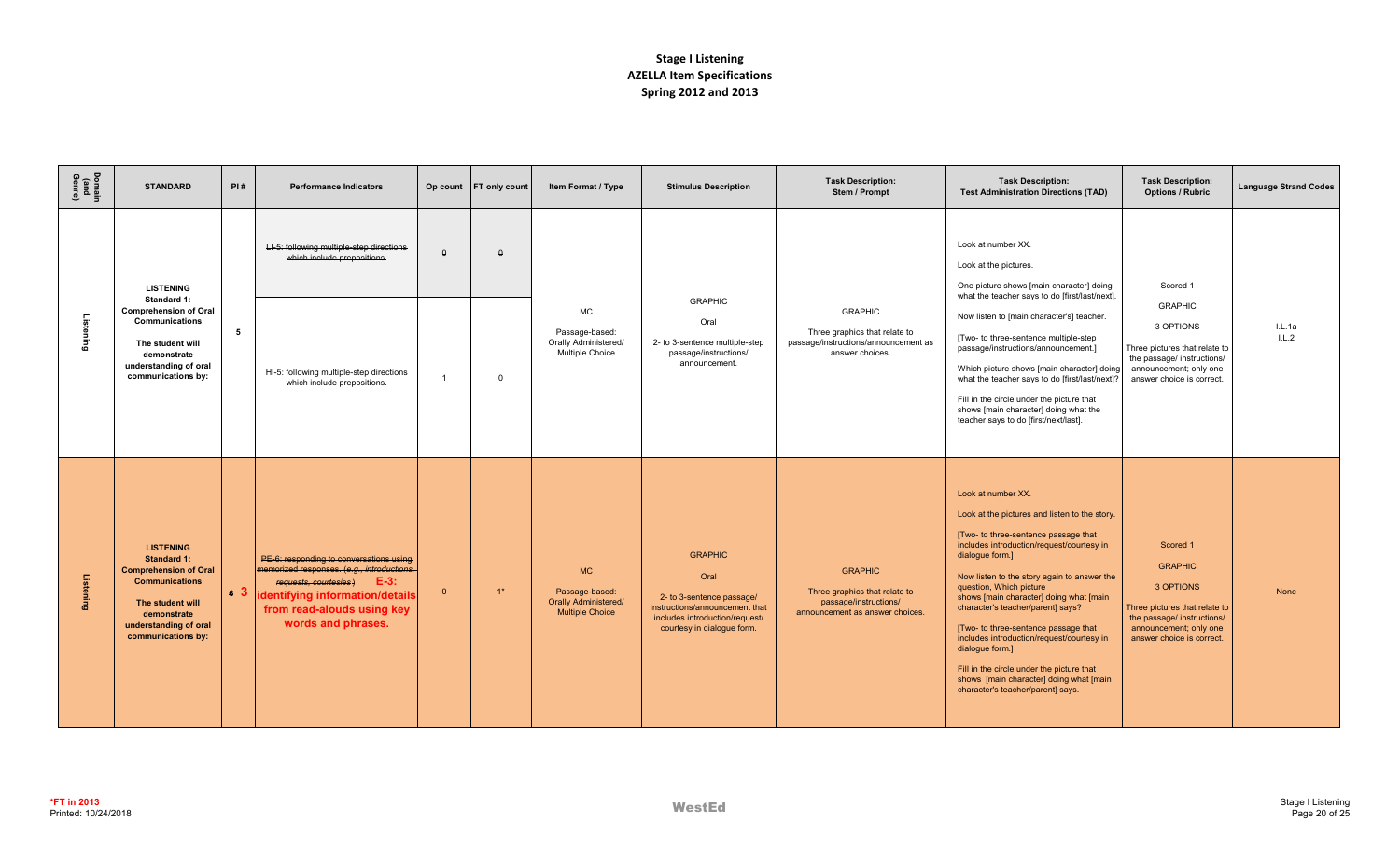| Domain<br>(and<br>Genre) | <b>STANDARD</b>                                                                                                        | PI#            | <b>Performance Indicators</b>                                                                                                                        |                | Op count FT only count                     | Item Format / Type                                            | <b>Stimulus Description</b>                                                                               | <b>Task Description:</b><br>Stem / Prompt                                                               | <b>Task Description:</b><br><b>Test Administration Directions (TAD)</b>                                                                                                                                                                                                                                       | <b>Task Description:</b><br><b>Options / Rubric</b> | <b>Language Strand Codes</b> |
|--------------------------|------------------------------------------------------------------------------------------------------------------------|----------------|------------------------------------------------------------------------------------------------------------------------------------------------------|----------------|--------------------------------------------|---------------------------------------------------------------|-----------------------------------------------------------------------------------------------------------|---------------------------------------------------------------------------------------------------------|---------------------------------------------------------------------------------------------------------------------------------------------------------------------------------------------------------------------------------------------------------------------------------------------------------------|-----------------------------------------------------|------------------------------|
| Speaking                 | <b>SPEAKING</b><br>Standard 2: Delivery of<br><b>Oral Communications</b><br>The student will<br>communicate orally by: | 6              | E-6: naming all cardinal numbers in<br>random order with accurate pronunciation.                                                                     | $\overline{2}$ | $\overline{2}$                             | SA <sub>1</sub> OE<br>Orally Administered/<br>Spoken Response | <b>GRAPHIC</b><br>List of 3 cardinal numbers in<br>random order                                           | [number, number, number]                                                                                | Look at number XX.<br>Read the number in each of the gray boxes.                                                                                                                                                                                                                                              | Scored 0-2                                          | IL.2                         |
| Speaking                 | <b>SPEAKING</b><br>Standard 2: Delivery of<br><b>Oral Communications</b><br>The student will<br>communicate orally by: | 6              | LI-6: naming cardinal and ordinal numbers<br>randomly with accurate pronunciation.                                                                   | $\overline{0}$ |                                            | SA <sub>1</sub> OE<br>Orally Administered/<br>Spoken Response | <b>GRAPHIC</b><br>Line of three/four people/objects<br>(must be easily distinguished from<br>one another) | <b>GRAPHIC</b><br>Line of three/four people/objects (must be<br>easily distinguished from one another). | Look at number XX.<br>The [object/person] is [ordinal number<br>identifying the object's/person's position].<br>The [different object/person] is (pause for<br>student response).                                                                                                                             | Scored 0-2                                          | IL.1a<br>1.L.2               |
| Speaking                 | <b>SPEAKING</b><br>Standard 2: Delivery of<br><b>Oral Communications</b><br>The student will<br>communicate orally by: | 6              | HI-6: naming and distinguishing between<br>cardinal and ordinal numbers with<br>accurate pronunciation.                                              | $\overline{2}$ | $\overline{0}$                             | SA <sub>1</sub> OE<br>Orally Administered/<br>Spoken Response | <b>GRAPHIC</b><br>Line of three/four people/objects<br>(must be easily distinguished from<br>one another) | <b>GRAPHIC</b><br>Line of three/four people/objects (must be<br>easily distinguished from one another). | Look at number XX.<br>The [object/person] is [ordinal number<br>identifying the object's/person's position].<br>The [different object/person] is (pause for<br>student response).                                                                                                                             | Scored 0-2                                          | IL.1a<br>L.L.2               |
| Speaking                 | <b>SPEAKING</b><br>Standard 2: Delivery of<br><b>Oral Communications</b><br>The student will<br>communicate orally by: | $\overline{7}$ | B-7: responding to social interactions,<br>courtesies, and personal information<br>questions using complete sentences with<br>instructional support. | $\overline{2}$ | $\overline{z}$<br>[3 FT 2012<br>4*FT 2013] | SA <sub>2</sub> OE<br>Orally Administered/<br>Spoken Response | Question or Imperative Sentence                                                                           | n/a                                                                                                     | Next, use a complete sentence to answer the<br>question.<br>(Question or imperative sentence asking for<br>personal information)<br>Use complete sentences to answer the<br>question. (Question asking student to justify<br>response)<br>Next, use one or more complete sentences.<br>Tell me about (thing). | Scored 0-2                                          | IL.1a<br>L L b               |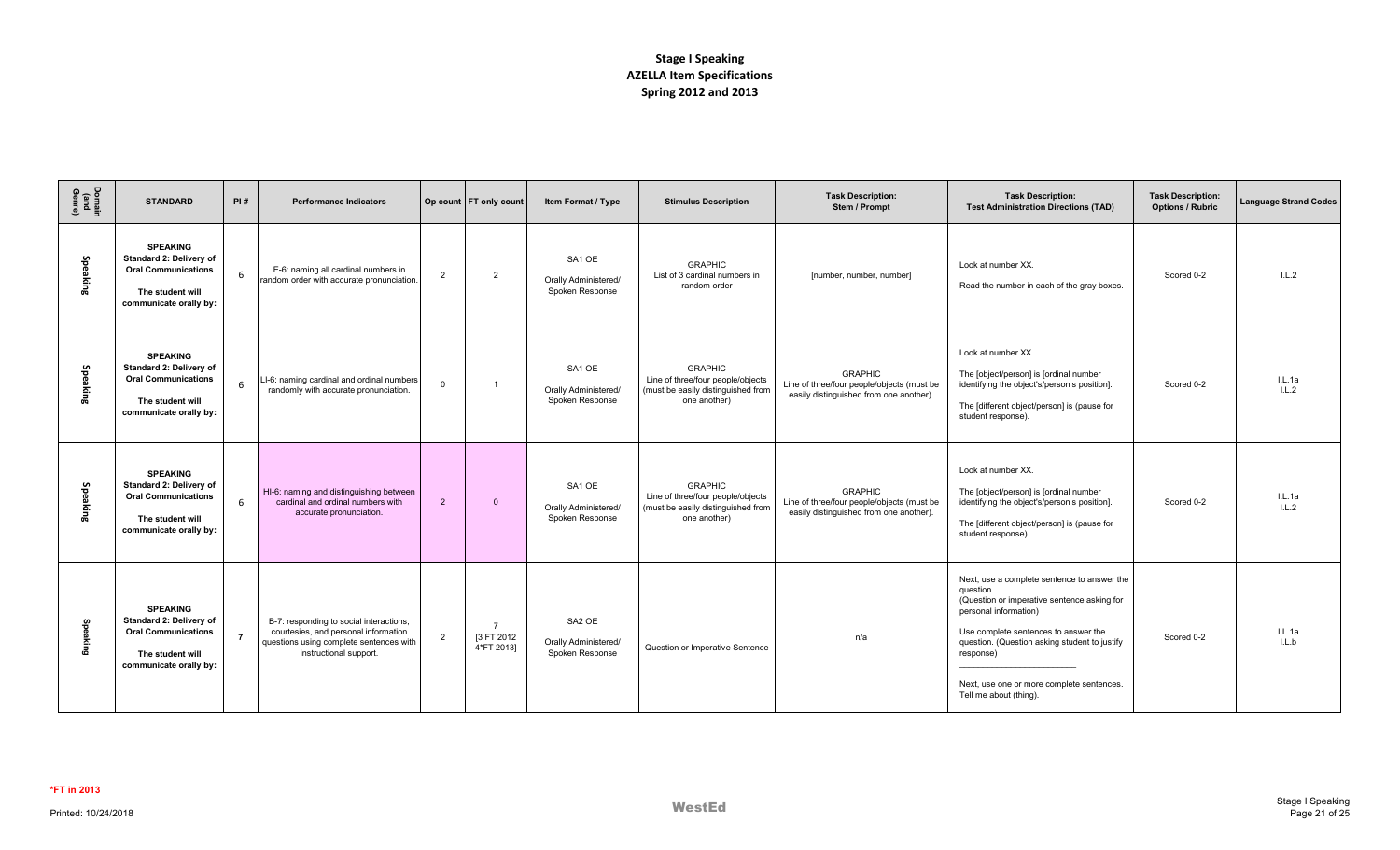| Domain<br>(and<br>Genre) | <b>STANDARD</b>                                                          | PI# | <b>Performance Indicators</b>                                                                                                                   |                | Op count   FT only count | Item Format / Type                                         | <b>Stimulus Description</b>                                         | <b>Task Description:</b><br>Stem / Prompt | <b>Task Description:</b><br><b>Test Administration Directions (TAD)</b>                                                   | <b>Task Description:</b><br><b>Options / Rubric</b> | <b>Language Strand Codes</b> |
|--------------------------|--------------------------------------------------------------------------|-----|-------------------------------------------------------------------------------------------------------------------------------------------------|----------------|--------------------------|------------------------------------------------------------|---------------------------------------------------------------------|-------------------------------------------|---------------------------------------------------------------------------------------------------------------------------|-----------------------------------------------------|------------------------------|
|                          |                                                                          |     | PE-8: using isolated words accompanied<br>by gestures to communicate basic needs.                                                               | $\theta$       | $\theta$                 |                                                            |                                                                     |                                           |                                                                                                                           |                                                     |                              |
|                          |                                                                          |     | E-8: using isolated words or strings of two<br>to three words accompanied by gestures<br>to communicate basic needs.                            | $\theta$       | $\theta$                 |                                                            |                                                                     |                                           | Look at number XX. Remember to use one or                                                                                 |                                                     |                              |
|                          |                                                                          |     | B-8: using key words, phrases and<br>complete sentences to communicate<br>basic needs with instructional support.                               | $\theta$       | $\Omega$                 | SA <sub>2</sub><br>Orally Administered/<br>Spoken Response | Oral<br><b>GRAPHIC</b><br>(picture of a child with a basic<br>need) | Graphic that matches the need/activity.   | more complete sentences to answer the<br>question.<br>Look at the picture.<br>The [girl/boy] needs/wants to [basic need]. |                                                     |                              |
| Speaking                 |                                                                          |     | LI-8: using complete sentences, and<br>rephrasing when necessary, to-<br>communicate immediate and future needs<br>with instructional support.  | $\theta$       | $\Omega$                 |                                                            |                                                                     |                                           | What does [he/she] say to the teacher?                                                                                    |                                                     |                              |
|                          | <b>SPEAKING</b><br>Standard 2: Delivery of<br><b>Oral Communications</b> | 8   | HI-8: using complete sentences, and<br>rephrasing when necessary, to<br>communicate immediate and future<br>needs.                              | $\overline{3}$ | $\mathbf{0}$             |                                                            |                                                                     |                                           |                                                                                                                           | Scored 0-2                                          | IL.1b<br>L.L.2               |
|                          | The student will<br>communicate orally by:                               |     | PE-8: using isolated words accompanied<br>by gestures to communicate basic needs.                                                               | $\theta$       | $\theta$                 |                                                            |                                                                     |                                           |                                                                                                                           |                                                     |                              |
|                          |                                                                          |     | E-8: using isolated words or strings of two<br>to three words accompanied by gestures<br>to communicate basic needs.                            | $\theta$       | $\Omega$                 |                                                            |                                                                     |                                           | Look at number XX. Remember to use one or<br>more complete sentences to answer the                                        |                                                     |                              |
|                          |                                                                          |     | B-8: using key words, phrases and<br>complete sentences to communicate<br>basic needs with instructional support.                               | $\theta$       | $\theta$                 |                                                            | Oral                                                                | n/a                                       | question.<br>You want to [an activity that a kindergarten<br>student might do that would require needed<br>materials].    |                                                     |                              |
|                          |                                                                          |     | LI-8: using complete sentences, and-<br>rephrasing when necessary, to-<br>communicate immediate and future needs<br>with instructional support. | $\theta$       | $\theta$                 |                                                            |                                                                     |                                           | Ask me for the things you need to [do the<br>activity].                                                                   |                                                     |                              |
|                          |                                                                          |     | HI-8: using complete sentences, and<br>rephrasing when necessary, to<br>communicate immediate and future<br>needs.                              | $\overline{0}$ | 2                        |                                                            |                                                                     |                                           |                                                                                                                           |                                                     |                              |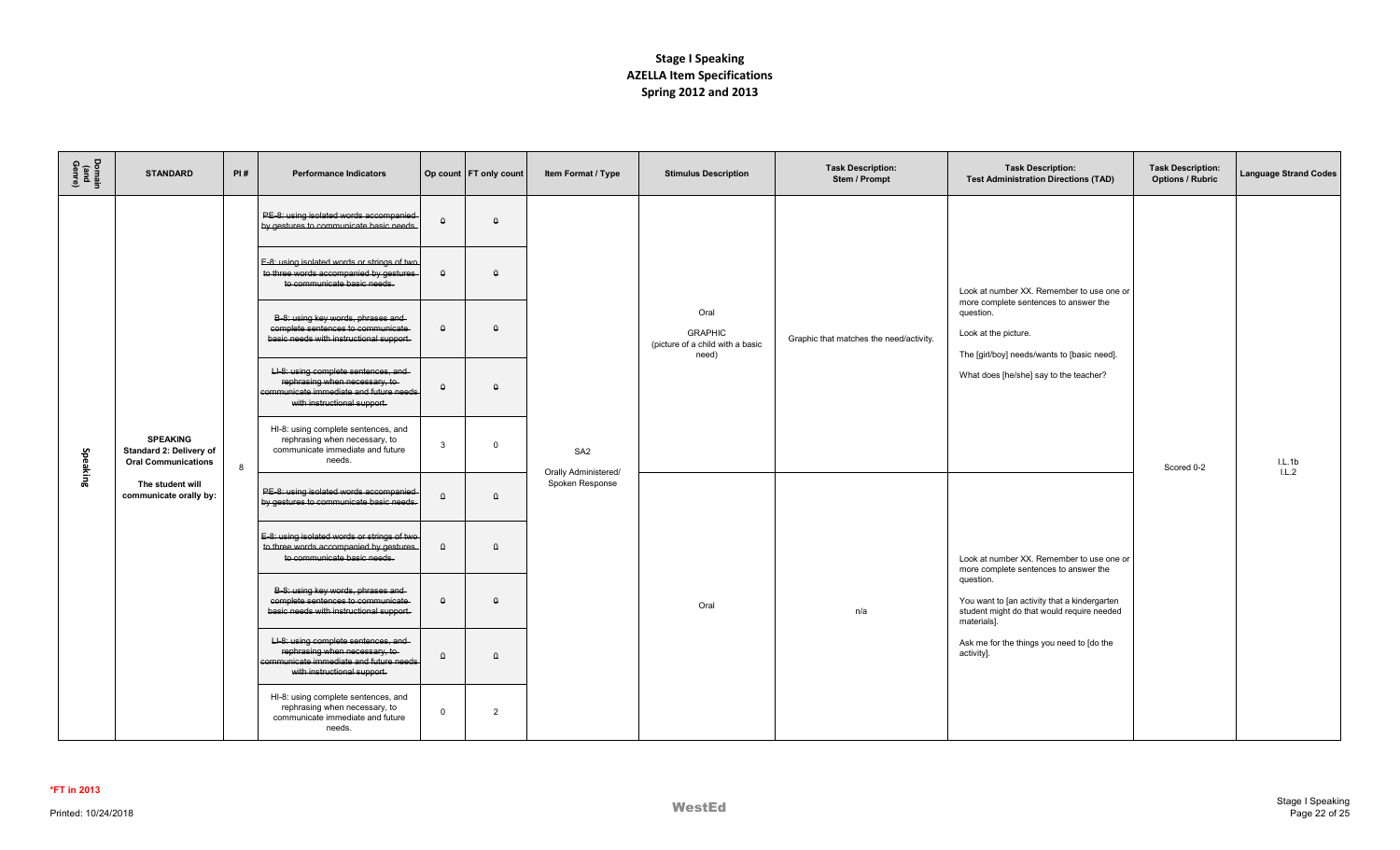| Domain<br>(and<br>Genre) | <b>STANDARD</b>                                                                                                        | PI#            | <b>Performance Indicators</b>                                                                                                                                          |                | Op count   FT only count | Item Format / Type                                                       | <b>Stimulus Description</b>                                                              | <b>Task Description:</b><br>Stem / Prompt                                     | <b>Task Description:</b><br><b>Test Administration Directions (TAD)</b>                                                                    | <b>Task Description:</b><br><b>Options / Rubric</b> | <b>Language Strand Codes</b> |
|--------------------------|------------------------------------------------------------------------------------------------------------------------|----------------|------------------------------------------------------------------------------------------------------------------------------------------------------------------------|----------------|--------------------------|--------------------------------------------------------------------------|------------------------------------------------------------------------------------------|-------------------------------------------------------------------------------|--------------------------------------------------------------------------------------------------------------------------------------------|-----------------------------------------------------|------------------------------|
| <b>Speaking</b>          | <b>SPEAKING</b><br><b>Standard 2: Delivery of</b><br><b>Oral Communications</b>                                        | $\overline{9}$ | PE-9: repeating familiar objects, people,<br>and events with instructional support.<br>HI-5: producing and blending the initial,<br>medial, and final sounds of grade- | 20             | 10 <sup>°</sup>          | RP <sub>6</sub>                                                          | n/a                                                                                      | n/a                                                                           | [sentence for the student to repeat]                                                                                                       | Scored 0-6                                          | IL.1b<br>L.L.2               |
|                          | The student will<br>communicate orally by:                                                                             |                | appropriate words using accurate<br>articulation and pronunciation.                                                                                                    | $\overline{2}$ |                          | SA <sub>1</sub><br><b>Orally Administered/</b><br><b>Spoken Response</b> | <b>GRAPHIC</b><br>word/phrase/sentence                                                   | <b>GRAPHIC</b><br>word/phrase/sentence                                        | Look at number XX.<br>Look at the picture.<br>This is a [name of object in graphic]. Now you<br>say the word: [name of object in graphic]. | Scored 1                                            | 1.L.2                        |
| Speaking                 | <b>SPEAKING</b><br>Standard 2: Delivery of<br><b>Oral Communications</b><br>9                                          |                | E-9: naming familiar objects, people, and<br>events with instructional support.                                                                                        | $\theta$       | $\theta$                 | SA <sub>1</sub><br>Orally Administered/                                  | <b>GRAPHIC</b><br>Picture of an object/person/event<br>that kindergarten students should | <b>GRAPHIC</b><br>Picture of an object/person/event that                      | Look at number XX.<br>Look at the picture.                                                                                                 | Scored 1                                            | I.L.1a<br>1.L.2              |
|                          | The student will<br>communicate orally by:                                                                             |                | B-9: naming objects, people, and events<br>with instructional support.                                                                                                 | $\overline{0}$ | $\overline{4}$           | Spoken Response                                                          | know.                                                                                    | kindergarten students should know.                                            | What is this?                                                                                                                              |                                                     |                              |
| Speaking                 | <b>SPEAKING</b><br>Standard 2: Delivery of<br><b>Oral Communications</b><br>The student will<br>communicate orally by: | $\overline{9}$ | LI-9: naming and describing objects,<br>people, and events.                                                                                                            | $\mathbf{0}$   | $\overline{1}$           | SA <sub>1</sub><br>Orally Administered/<br>Spoken Response               | <b>GRAPHIC</b><br>Three related objects, people, or<br>events in one box                 | <b>GRAPHIC</b><br>Three related objects, people, or events in<br>one box.     | Look at number XX.<br>What is the group of things in the picture<br>called?                                                                | Scored 1                                            | L.L.1a<br>1.L.2              |
| မ္မ                      | <b>SPEAKING</b><br>Standard 2: Delivery of                                                                             |                |                                                                                                                                                                        | $\Omega$       | 5                        | SA <sub>1</sub>                                                          | <b>GRAPHIC</b><br>One picture of related<br>people/objects/events in one box.            | <b>GRAPHIC</b><br>One picture of related people/objects/events<br>in one box. | Look at number XX.<br>The picture shows a group of things.<br>What is the group of things in the picture<br>called?                        |                                                     | I.L.1a<br>1.L.2              |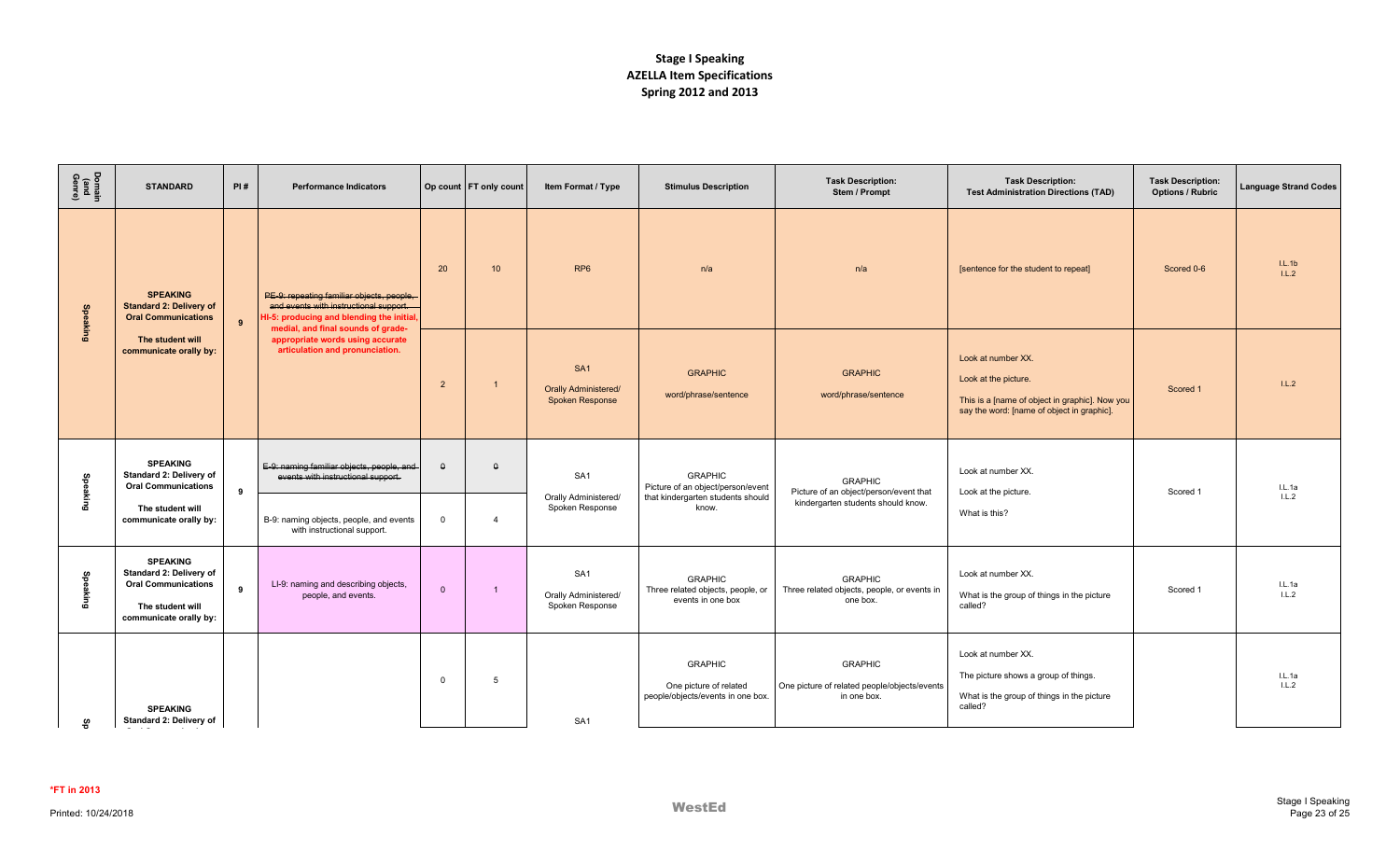| Domain<br>(and<br>Genre) | <b>STANDARD</b>                                                          | PI# | <b>Performance Indicators</b>                               | Op count FT only count | Item Format / Type                      | <b>Stimulus Description</b>                     | <b>Task Description:</b><br>Stem / Prompt       | <b>Task Description:</b><br><b>Test Administration Directions (TAD)</b>                                                                 | <b>Task Description:</b><br><b>Options / Rubric</b> | <b>Language Strand Codes</b> |
|--------------------------|--------------------------------------------------------------------------|-----|-------------------------------------------------------------|------------------------|-----------------------------------------|-------------------------------------------------|-------------------------------------------------|-----------------------------------------------------------------------------------------------------------------------------------------|-----------------------------------------------------|------------------------------|
|                          | <b>Oral Communications</b><br>The student will<br>communicate orally by: |     | HI-9: naming and describing objects,<br>people, and events. |                        | Orally Administered/<br>Spoken Response | <b>GRAPHIC</b><br>One picture of person/object. | <b>GRAPHIC</b><br>One picture of person/object. | Look at number XX.<br>Look at the picture. This is a [word for<br>object/person].<br>Now you say the word: [word for<br>object/person]. | Scored 1                                            | 1.L.2                        |